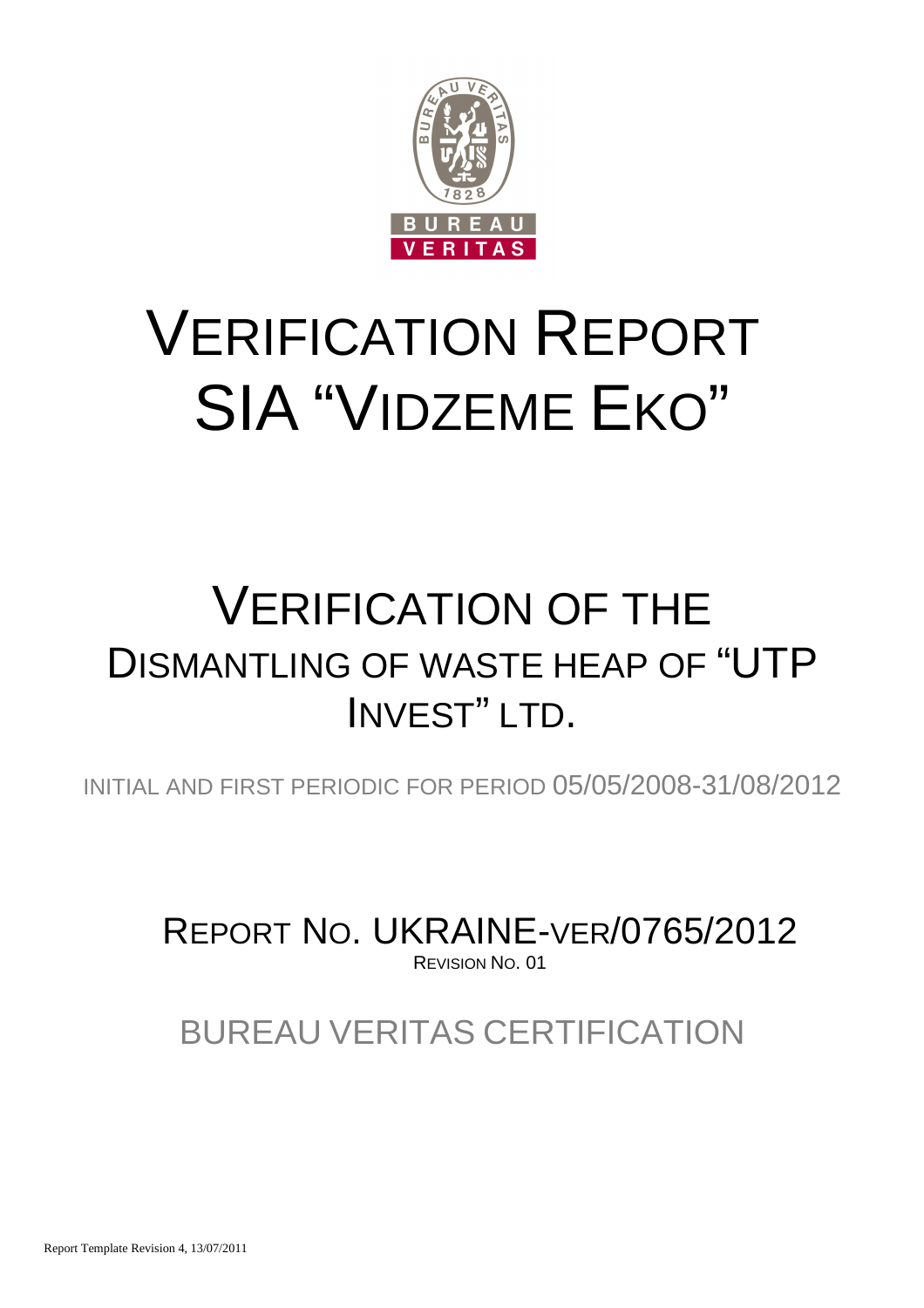



| Date of first issue:<br>12/10/2012 | Organizational unit:<br><b>Bureau Veritas Certification</b> |  |
|------------------------------------|-------------------------------------------------------------|--|
|                                    | <b>Holding SAS</b>                                          |  |
| Client:<br>SIA "Vidzeme Eko"       | Client ref.:<br>Victor Tkachenko                            |  |

Summary

Bureau Veritas Certification has made the initial and 1<sup>st</sup> periodic verification of the "Dismantling of waste heap of "UTP Invest" Itd.", project of SIA "Vidzeme Eko" located in Dzerzhynskyi urban village. Rovenki borough council, Luhansk Region, Ukraine, and applying JI specific approach, on the basis of UNFCCC criteria for the JI, as well as criteria given to provide for consistent project operations, monitoring and reporting. UNFCCC criteria refer to Article 6 of the Kyoto Protocol, the JI rules and modalities and the subsequent decisions by the JI Supervisory Committee, as well as the host country criteria.

The verification scope is defined as a periodic independent review and ex post determination by the Accredited Entity of the monitored reductions in GHG emissions during defined verification period, and consisted of the following three phases: i) desk review of the monitoring report against project design and the baseline and monitoring plan; ii) follow-up interviews with project stakeholders; iii) resolution of outstanding issues and the issuance of the final verification report and opinion. The overall verification, from Contract Review to Verification Report & Opinion, was conducted using Bureau Veritas Certification internal procedures.

The first output of the verification process is a list of Clarification. Corrective Actions Requests. Forward Actions Requests (CR, CAR and FAR), presented in Appendix A.

In summary, Bureau Veritas Certification confirms that the project is implemented as planned and described in approved project design documents. Installed equipment being essential for generating emission reduction runs reliably and is calibrated appropriately. The monitoring system is in place and the project is generating GHG emission reductions. The GHG emission reduction is calculated accurately and without material errors, omissions, or misstatements, and the ERUs issued totalize 2482710 tonnes of CO2 equivalent for the monitoring period from 05/05/2008 to 31/08/2012 (353954 tonnes of CO2 eq. from 05/05/2008 to 31/12/2008, 573999 tonnes of CO2 eq. from 01/01/2009 to 31/12/2009, 565769 tonnes of CO2 eq. from 01/01/2010 to 31/12/2010, 554099 tonnes of CO2 eq. from 01/01/2011 to 31/12/2011, 434889 tonnes of CO2 eq. from 01/01/2012 to 31/08/2012).

Our opinion relates to the project's GHG emissions and resulting GHG emission reductions reported and related to the approved project baseline and monitoring, and its associated documents.

| Report No.:<br>UKRAINE-ver/0765/2012                | <b>Subject Group:</b> |                                             |
|-----------------------------------------------------|-----------------------|---------------------------------------------|
| Project title:                                      | JI                    |                                             |
| Dismantling of waste heap of "UTP Invest" Itd.      |                       |                                             |
| Work carried out by:                                |                       |                                             |
| Vyacheslav Yeriomin - Team Leader, Lead<br>Verifier |                       |                                             |
| Vasyl Kobzar - Team Member, Verifier                |                       |                                             |
| Work reviewed by:                                   |                       |                                             |
| Ivan Sokolov- Technical Reviewer                    |                       | No distribution without permission from the |
| Dmytro Balyn - Technical Specialistas Certification |                       | Client or responsible organizational unit   |
| Work approved by:                                   | Holding SAS           |                                             |
| Ivan Sokolov - Operational Manager                  |                       | Limited distribution                        |
|                                                     |                       |                                             |
| Date of this revision:<br>Rev. No.:                 | Number of pages:      |                                             |
| 25/10/2012<br>01                                    | 21                    | Unrestricted distribution                   |

1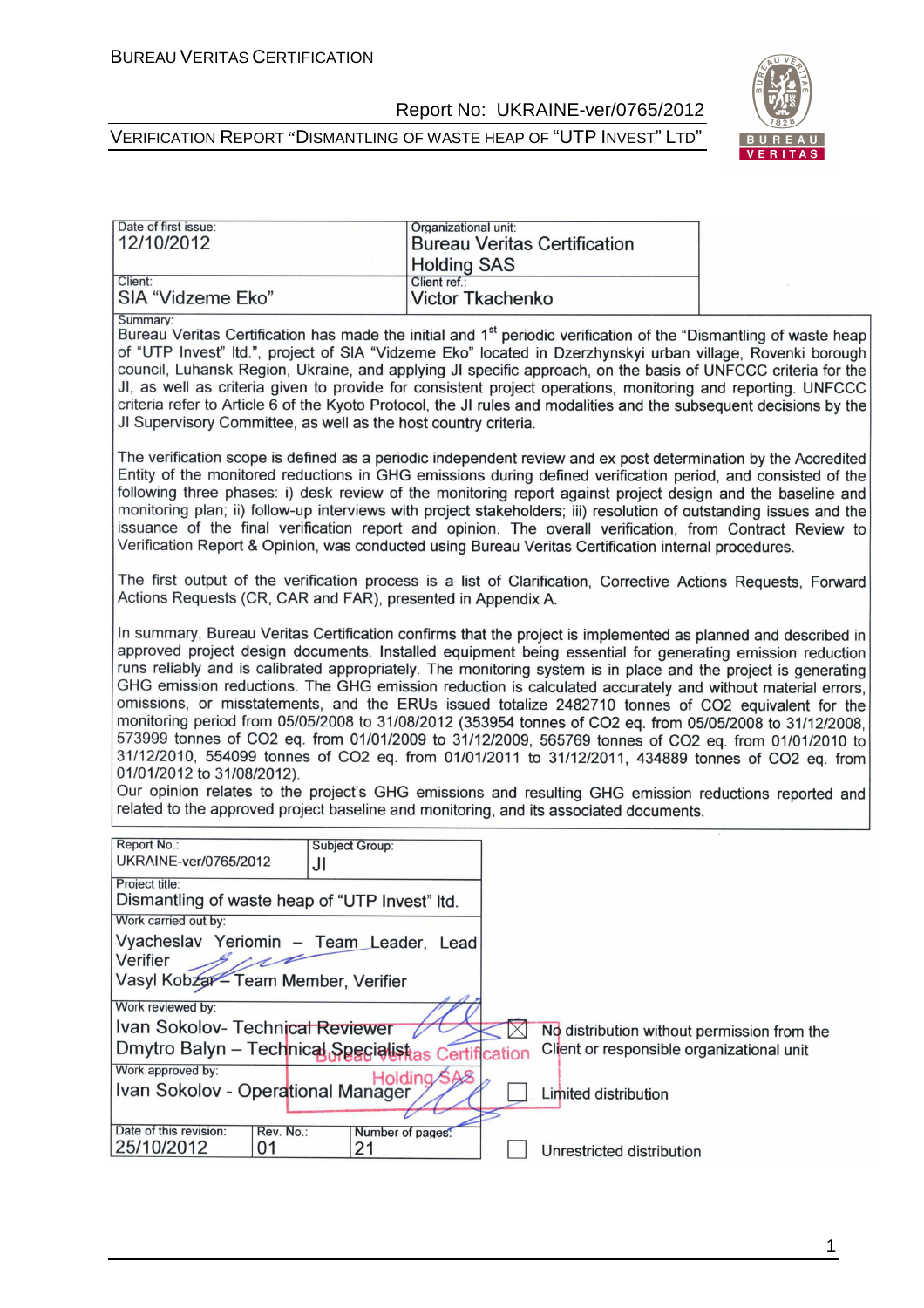VERIFICATION REPORT "DISMANTLING OF WASTE HEAP OF "UTP INVEST" LTD"

#### **Table of Contents Page 2014**

| $\overline{1}$ |                                                                                |                |
|----------------|--------------------------------------------------------------------------------|----------------|
| 1.1            | Objective                                                                      | 3              |
| 1.2            | Scope                                                                          | 3              |
| 1.3            | <b>Verification Team</b>                                                       | 3              |
| $\overline{2}$ |                                                                                |                |
| 2.1            | <b>Review of Documents</b>                                                     | $\overline{4}$ |
| 2.2            | Follow-up Interviews                                                           | $\overline{4}$ |
| 2.3            | Resolution of Clarification, Corrective and Forward Action Requests            | 5              |
| 3              |                                                                                |                |
| 3.1            | Remaining issues and FARs from previous verifications                          | 6              |
| 3.2            | Project approval by Parties involved (90-91)                                   | 6              |
| 3.3            | Project implementation (92-93)                                                 | 6              |
| 3.4            | Compliance of the monitoring plan with the monitoring methodology<br>$(94-98)$ | 8              |
| 3.5            | Revision of monitoring plan (99-100)                                           | 8              |
| 3.6            | Data management (101)                                                          | 8              |
| 3.7            | Verification regarding programmes of activities (102-110)                      | 9              |
| 4              |                                                                                |                |
| 5              |                                                                                |                |
|                |                                                                                |                |

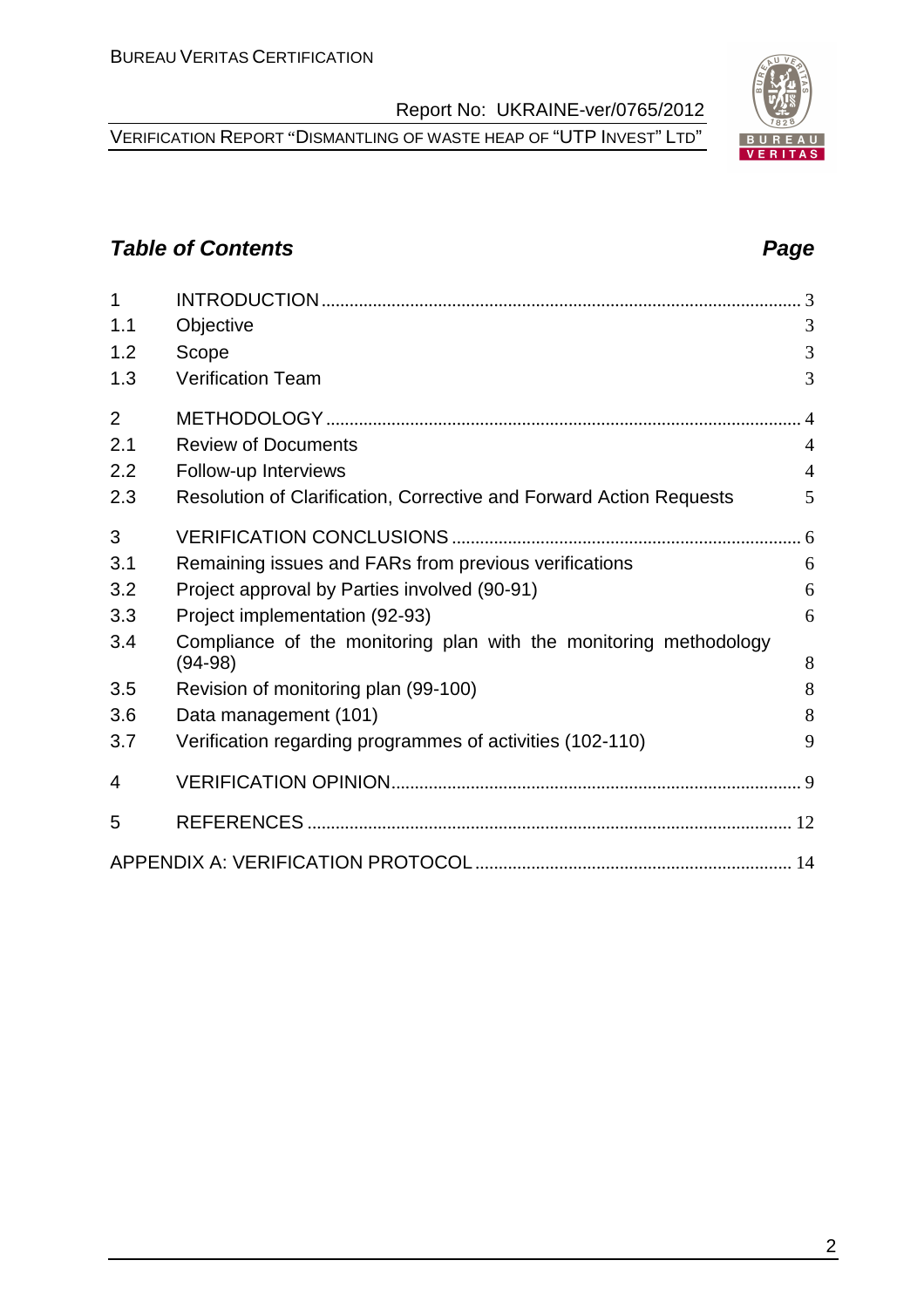VERIFICATION REPORT "DISMANTLING OF WASTE HEAP OF "UTP INVEST" LTD"



#### **1 INTRODUCTION**

SIA "Vidzeme Eko" has commissioned Bureau Veritas Certification to verify the emissions reductions of its JI project "Dismantling of the waste heap of "UTP-Invest" Ltd" (hereafter called "the project") at Dzerzhynskyi urban village, Rovenki borough council, Luhansk Region, Ukraine.

This report summarizes the findings of the verification of the project, performed on the basis of UNFCCC criteria, as well as criteria given to provide for consistent project operations, monitoring and reporting.

#### **1.1 Objective**

Verification is the periodic independent review and ex post determination by the Accredited Independent Entity of the monitored reductions in GHG emissions during defined verification period.

The objective of verification can be divided in Initial Verification and Periodic Verification.

UNFCCC criteria refer to Article 6 of the Kyoto Protocol, the JI rules and modalities and the subsequent decisions by the JI Supervisory Committee, as well as the host country criteria.

#### **1.2 Scope**

The verification scope is defined as an independent and objective review of the project design document, the project's baseline study, monitoring plan and monitoring report, and other relevant documents. The information in these documents is reviewed against Kyoto Protocol requirements, UNFCCC rules and associated interpretations.

The verification is not meant to provide any consulting towards the Client. However, stated requests for clarifications, corrective and/or forward actions may provide input for improvement of the project monitoring towards reductions in the GHG emissions.

#### **1.3 Verification Team**

The verification team consists of the following personnel:

Vyacheslav Yeriomin

Bureau Veritas Certification Team Leader, Climate Change Verifier

Vasyl Kobzar Bureau Veritas Certification Climate Change Verifier

This verification report was reviewed by: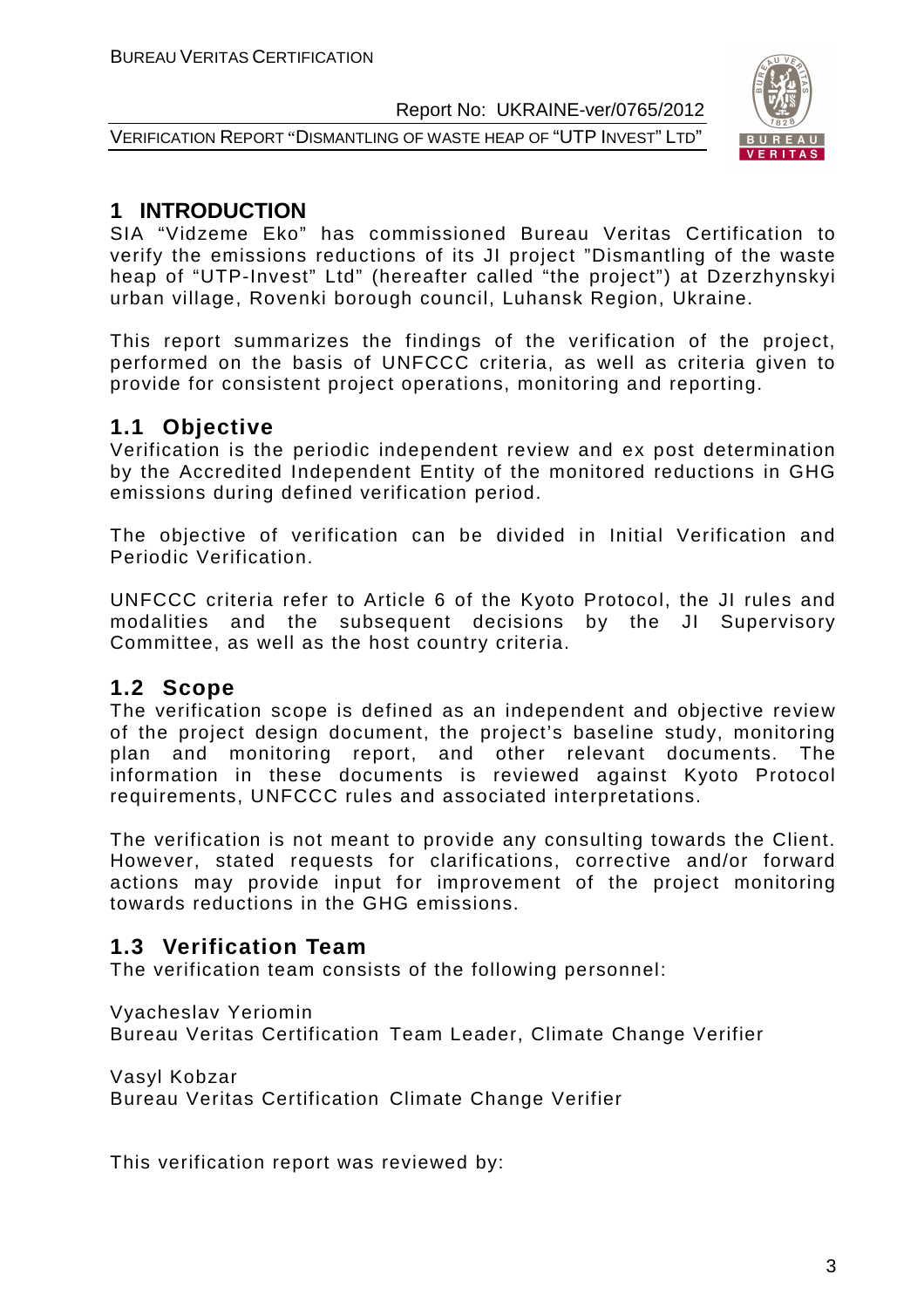VERIFICATION REPORT "DISMANTLING OF WASTE HEAP OF "UTP INVEST" LTD"



Ivan Sokolov Bureau Veritas Certification, Internal Technical Reviewer Dmytro Balyn Bureau Veritas Certification, Technical Specialist

#### **2 METHODOLOGY**

The overall verification, from Contract Review to Verification Report & Opinion, was conducted using Bureau Veritas Certification internal procedures.

In order to ensure transparency, a verification protocol was customized for the project, according to the version 01 of the Joint Implementation Determination and Verification Manual, issued by the Joint Implementation Supervisory Committee at its 19 meeting on 04/12/2009. The protocol shows, in a transparent manner, criteria (requirements), means of verification and the results from verifying the identified criteria. The verification protocol serves the following purposes:

- It organizes, details and clarifies the requirements a JI project is expected to meet;
- It ensures a transparent verification process where the verifier will document how a particular requirement has been verified and the result of the verification.

The completed verification protocol is enclosed in Appendix A to this report.

#### **2.1 Review of Documents**

The Monitoring Report (MR) submitted by SIA "Vidzeme Eko" and additional background documents related to the project design and baseline, i.e. country Law, Project Design Document (PDD) and Guidance on criteria for baseline setting and monitoring, Host party criteria, Kyoto Protocol, Clarifications on Verification Requirements to be Checked by an Accredited Independent Entity were reviewed.

The verification findings presented in this report relate to the Monitoring Report version(s) 2.0 and project as described in the determined PDD.

#### **2.2 Follow-up Interviews**

On 25/09/2012 Bureau Veritas Certification performed on-site interviews with project stakeholders to confirm selected information and to resolve issues identified in the document review. Representatives of "UTP-Invest" LLC and SIA "Vidzeme Eko" were interviewed (see References). The main topics of the interviews are summarized in Table 1.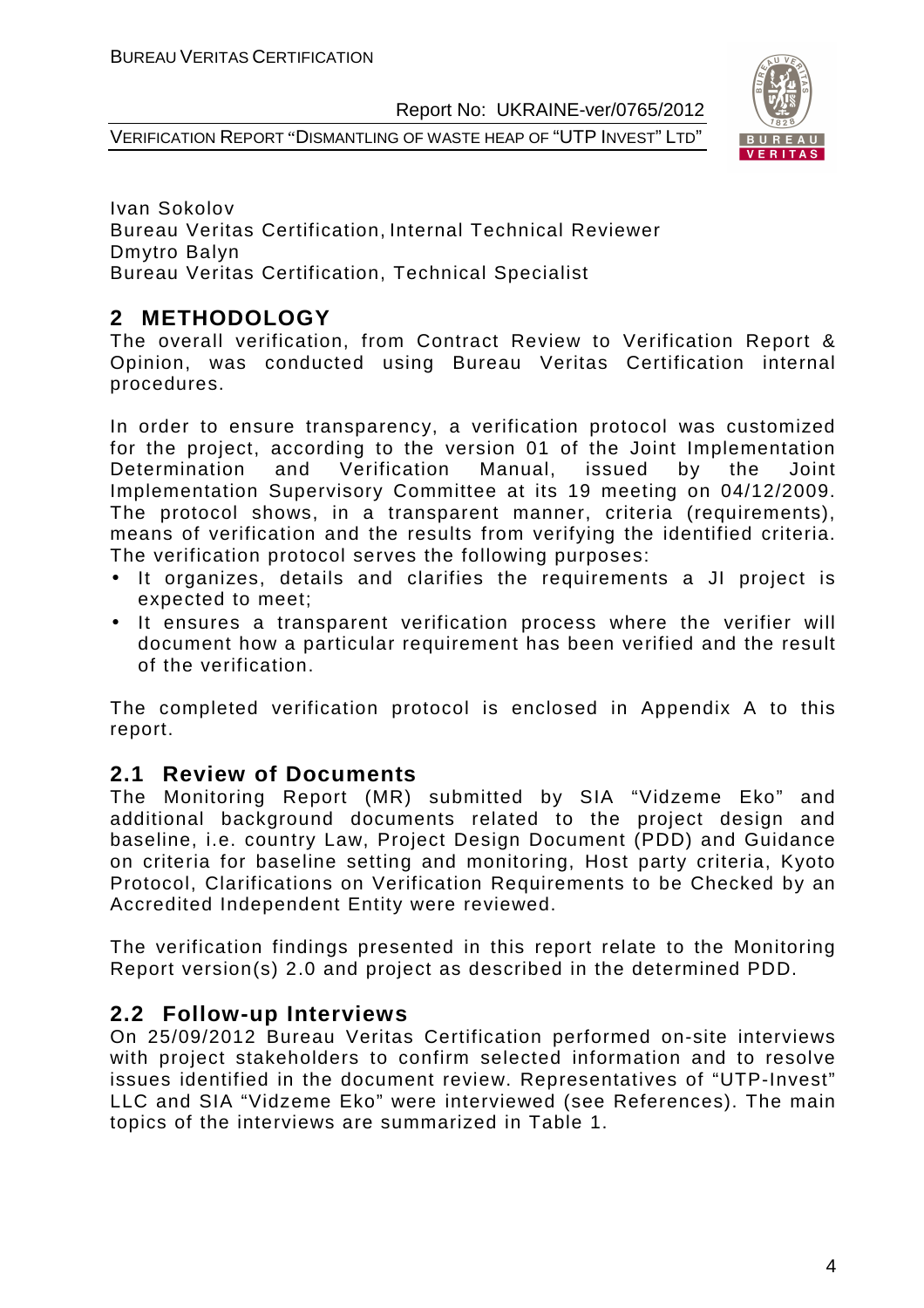VERIFICATION REPORT "DISMANTLING OF WASTE HEAP OF "UTP INVEST" LTD"



#### **Table 1 Interview topics**

| Interviewed<br>organization               | <b>Interview topics</b>                                                                                                                                                                                                                                                                                                                                                                                                                                                                                                                       |
|-------------------------------------------|-----------------------------------------------------------------------------------------------------------------------------------------------------------------------------------------------------------------------------------------------------------------------------------------------------------------------------------------------------------------------------------------------------------------------------------------------------------------------------------------------------------------------------------------------|
| "UTP-Invest" LLC                          | Organizational structure<br>Responsibilities and authorities<br>$\bullet$<br>Roles and responsibilities for data collection and<br>$\bullet$<br>processing<br>$\bullet$<br>Installation of equipment<br>$\bullet$<br>Data logging, archiving and reporting<br>$\bullet$<br>Metering equipment control<br>$\bullet$<br>Metering record keeping system, database<br>$\bullet$<br>IT management<br>$\bullet$<br>Training of personnel<br>Quality management procedures and technology<br>$\bullet$<br>Internal audits and check-ups<br>$\bullet$ |
| <b>CONSULTANT</b><br>SIA "Vidzeme<br>Eko" | Baseline methodology<br>$\bullet$<br>Monitoring plan<br>$\bullet$<br>Monitoring report<br>$\bullet$<br>Excel spreadsheets                                                                                                                                                                                                                                                                                                                                                                                                                     |

#### **2.3 Resolution of Clarification, Corrective and Forward Action Requests**

The objective of this phase of the verification is to raise the requests for corrective actions and clarification and any other outstanding issues that needed to be clarified for Bureau Veritas Certification positive conclusion on the GHG emission reduction calculation.

If the Verification Team, in assessing the monitoring report and supporting documents, identifies issues that need to be corrected, clarified or improved with regard to the monitoring requirements, it should raise these issues and inform the project participants of these issues in the form of:

(a) Corrective action request (CAR), requesting the project participants to correct a mistake that is not in accordance with the monitoring plan;

(b) Clarification request (CL), requesting the project participants to provide additional information for the Verification Team to assess compliance with the monitoring plan;

(c) Forward action request (FAR), informing the project participants of an issue, relating to the monitoring that needs to be reviewed during the next verification period.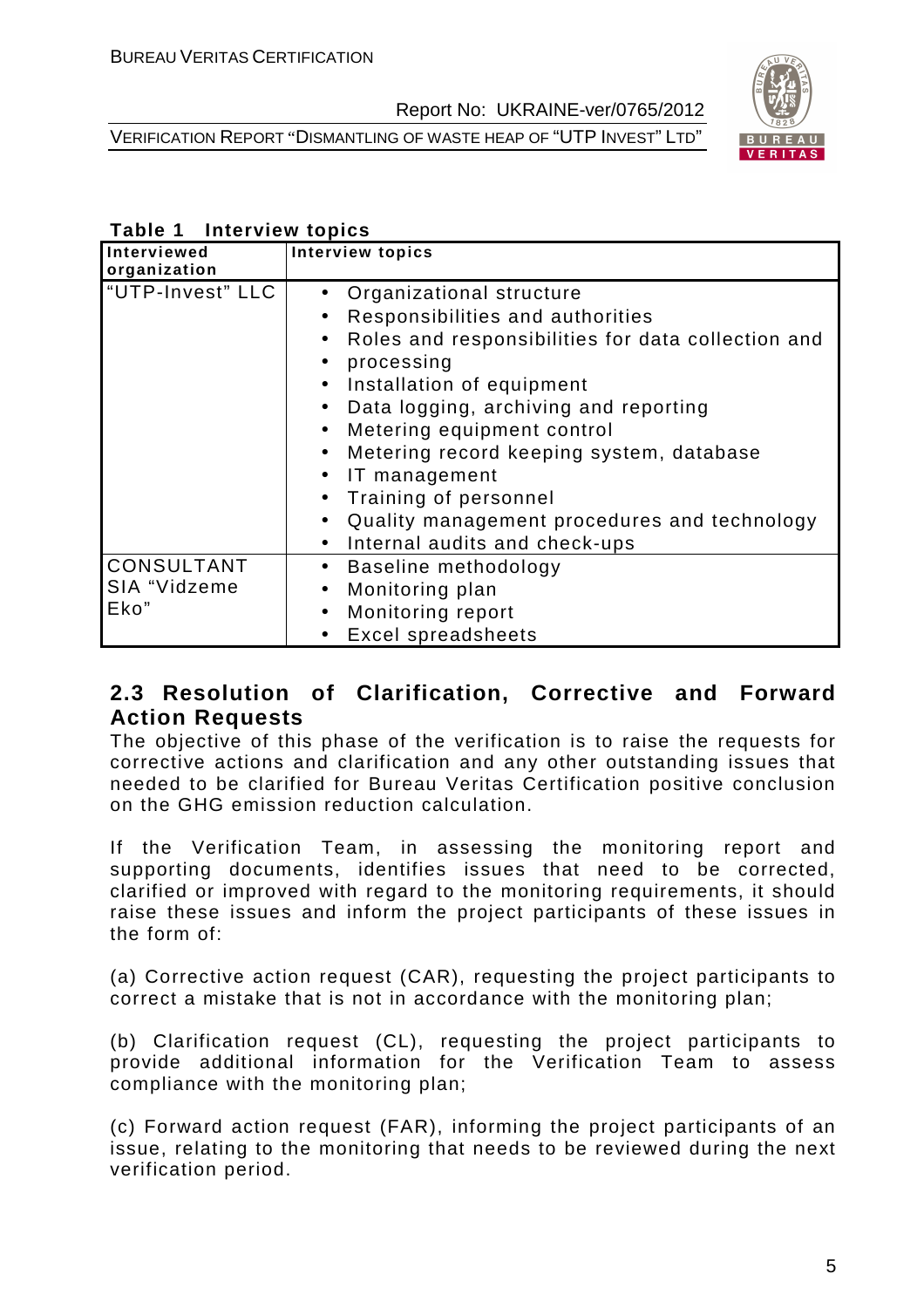VERIFICATION REPORT "DISMANTLING OF WASTE HEAP OF "UTP INVEST" LTD"



The Verification Team will make an objective assessment as to whether the actions taken by the project participants, if any, satisfactorily resolve the issues raised, if any, and should conclude its findings of the verification.

To guarantee the transparency of the verification process, the concerns raised are documented in more detail in the verification protocol in Appendix A.

#### **3 VERIFICATION CONCLUSIONS**

In the following sections, the conclusions of the verification are stated.

The findings from the desk review of the original monitoring documents and the findings from interviews during the follow up visit are described in the Verification Protocol in Appendix A.

The Clarification, Corrective and Forward Action Requests are stated, where applicable, in the following sections and are further documented in the Verification Protocol in Appendix A. The verification of the Project resulted in 7 Corrective Action Requests, 0 Clarification Requests, and 0 Forward Action Requests.

The number between brackets at the end of each section corresponds to the DVM paragraph.

#### **3.1 Remaining issues and FARs from previous verifications**

There is no FAR available from determination process, provided by Bureau Veritas Certification.

#### **3.2 Project approval by Parties involved (90-91)**

The project was approved by both Parties Involved. Letter of Approval #2925/23/7 dated 05/10/2012 issued by State Environment Investment Agency of Ukraine. Letter of Approval 12.2-02/13629 dated 12/10/2012 issued by Ministry of Environment protection and regional development of Republic Latvia

The abovementioned written approval is unconditional.

#### **3.3 Project implementation (92-93)**

Proposed JI project foresees implementation of waste heaps dismantling with following beneficiation of coal containing rock mass with the aim of GHG emissions reduction.

The project owner "UTP INVEST" LLC buys coal containing rock mass at waste heap of State Enterprise named after Dzerzhynskyi mine №57 of SE "Rovenkyantracite", waste heap was transmitted to SE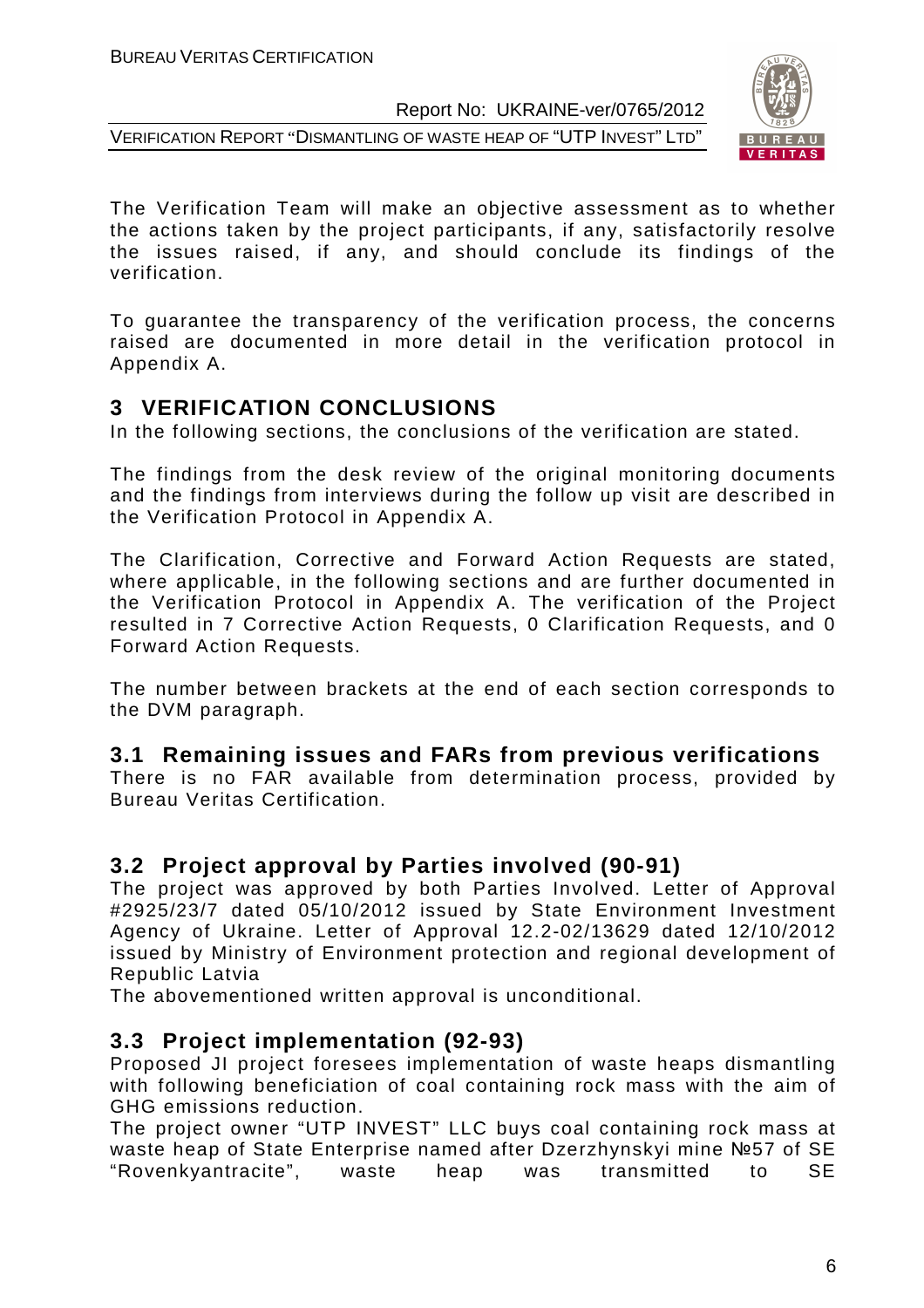VERIFICATION REPORT "DISMANTLING OF WASTE HEAP OF "UTP INVEST" LTD"



"UkrDonbasekologiya", and benefices it on enrichment plant "Tandem 2006" in Torez town, Donetsk Region.

"Arsenal-Don" Llc is subcontractor of "UTP-Invest" LLC for works of dismantling the waste heap and transportation of coal containing rock mass to the enrichment plant

Dismantling of waste heaps is provided in line within NPAOP 10.0-5.21-04 "Instruction to prevent spontaneous combustion, fire and dismantling dumps" and may be described as follow.

Dismantling of waste heaps is provided with bulldozers T-170 which square top of the heap. After decline by bulldozers to lower layer height, the entrance road can be constructed. Further dismantling is carried out by excavators EO-5126 charge dump tracks KAMAZ-55111, which transported coal containing rock mass to enrichment plant "Tandem-2006".

Enrichment plant "Tandem-2006" is working with "UTP INVEST" LLC on sub-contractor basis.

Coal containing rock mass is supplied to the inertial screening sifter, which remove class +100 mm in the off-corn.

Coal containing rock mass after pre-classification is humidified and moved to the inertial sifter GIL-52, which divided coal containing mass on 3-13 mm and +13 mm classes. Enrichment of heavy class +13 mm is provided in heavy media separator STK 32-550, and enrichment of small class 3-13 mm in hydrocyclone GTsM-630. Next, washing of the suspension of beneficiation products and dehydrating products by dressing screens and centrifuge take place, regeneration suspension at electromagnetic separator. Thus the water in this process is used in closed loop. Beneficiation products (coal concentrate) are transported by conveyor belt into bins for further shipment to the consumer. Waste is transported to the flat dump.

The project capacity of the complex allows to process 900 000 m3 of the rocks per year.

Data on waste heaps such a geographical coordinates, mass value of containing rocks, physical measures, main work characteristics of heavy transporting vehicles and equipment of coal beneficiation plant are provided in the PDD.

Waste heap dismantling and coal benefication was started in April 2008. Crediting period for ERUs generation started 05/05/2008.

Level of project activity is depended by coal demand at Ukrainian market. Project owner doesn't keep coal at warehouses and produce beneficiated rock mass as when necessary.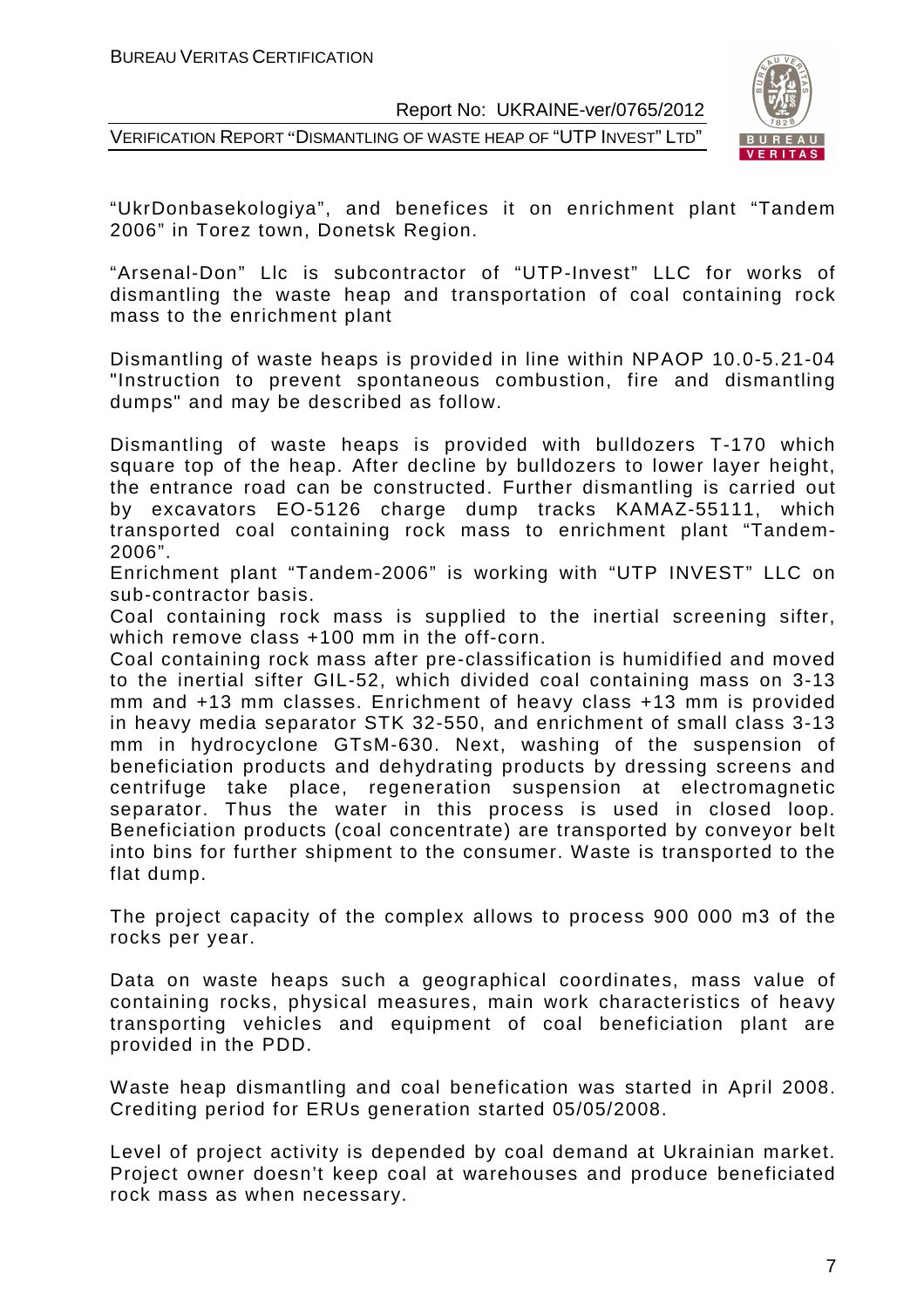VERIFICATION REPORT "DISMANTLING OF WASTE HEAP OF "UTP INVEST" LTD"



Project boundaries described in the determined PDD are kept; coal from another waste heaps doesn't uses in project.

Difference between estimated emission reductions indicated in the PDD and provided in the Monitoring report is not observed. Factually PDDs calculations are performed ex-post for monitoring.

Identified problem areas for project implementation status, project participants' responses and conclusions of Bureau Veritas Certification are described in Annex A (refer to CAR01-CAR04)

#### **3.4 Compliance of the monitoring plan with the monitoring methodology (94-98)**

For calculating the emission reductions, key factors, such as availability of work power and financing, seasonal coal requirement on Ukraine inside market, prices of diesel fuel and electric energy, influencing the baseline emissions and the activity level of the project and the emissions as well as risks associated with the project were taken into account, as appropriate.

Data sources used for calculating emission reductions, such as work forecasts, bookkeepers invoices, laboratory analysis samples, work logbooks are clearly identified, reliable and transparent.

Emission factors, including default emission factors, are selected by carefully balancing accuracy and reasonableness, and appropriately justified of the choice. Default emission factors, such as emission factor for electricity consumption, carbon content in diesel fuel and coal, are in line with Ukraine National GHG Inventory report for 1990-2010 years.

The calculation of emission reductions is based on conservative assumptions and the most plausible scenarios in a transparent manner.

Identified problem areas for compliance of the monitoring plan with the , project participants' responses and conclusions of Bureau Veritas Certification are described in Annex A (refer to CAR05)

#### **3.5 Revision of monitoring plan (99-100)**

"Not applicable"

#### **3.6 Data management (101)**

The data and their sources, provided in monitoring report, are clearly identified, reliable and transparent.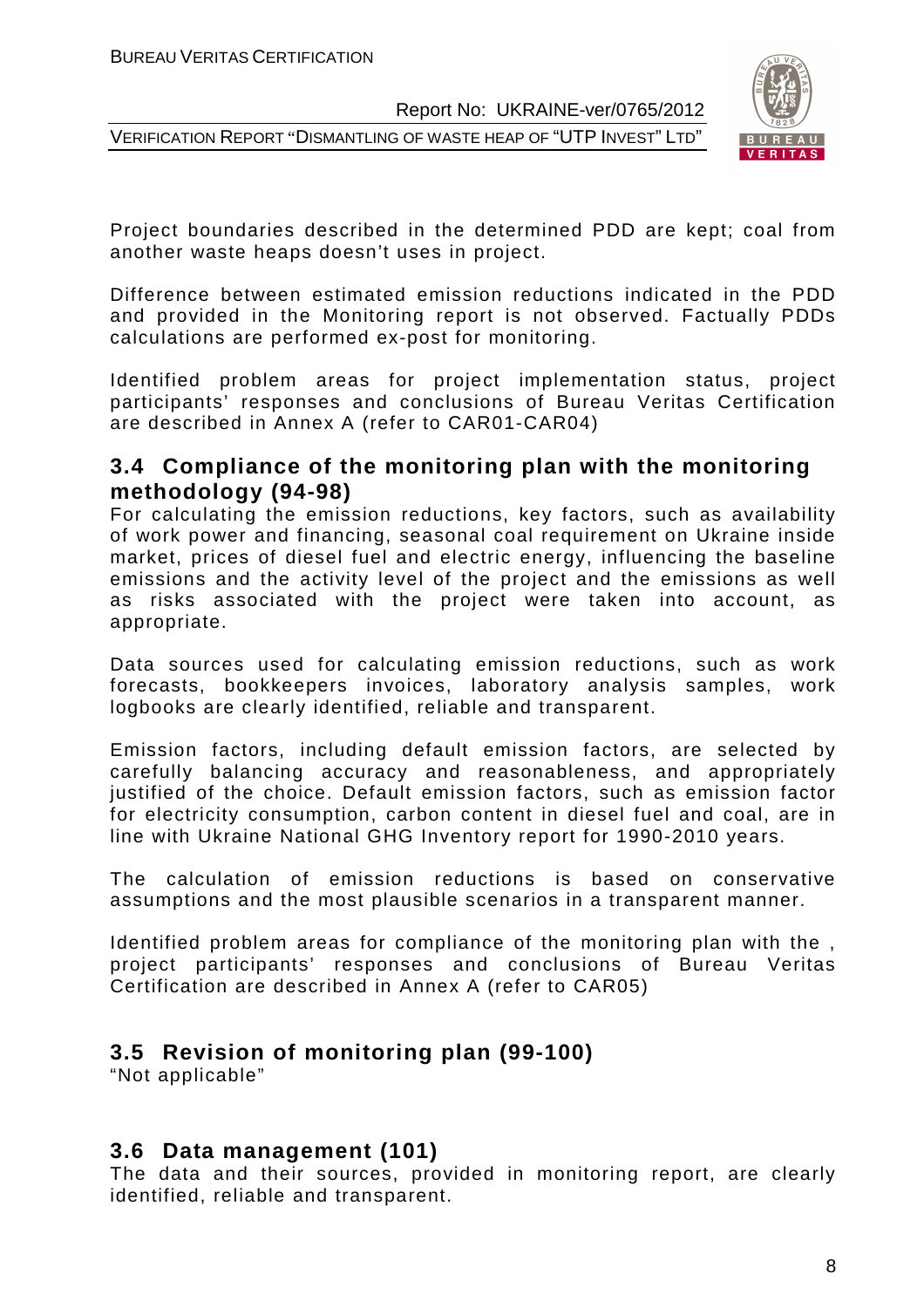VERIFICATION REPORT "DISMANTLING OF WASTE HEAP OF "UTP INVEST" LTD"



The implementation of data collection procedures is in accordance with the monitoring plan, including the quality control and quality assurance procedures.

The function of the monitoring equipment, including its calibration status, is in order.

Consumption of diesel fuel is accounting by bookkeeper invoices.

The evidence and records used for the monitoring are maintained in a traceable manner. Initially data on value and quality of produced coal, track's load, diesel fuel consumption, waste heap mass quantity is obtained from logbooks of relevant work suppliers. The data on electricity consumed is obtained from monthly reports of Regional Electric Network.

The data required to monitor JI project is routinely collected within the normal operations of the "Arsenal-Don" LLc and "Tandem-2006" LLC therefore JI monitoring is integral part of routine monitoring

The data collection and management system for the project is in accordance with the monitoring plan. Data monitoring and collection system described in the monitoring report is adequate and working.

Identified problem areas applicable for project data management, responses of project participants, Bureau Veritas Certification conclusions are listed in the Annex A Verification protocol (see CAR07, CAR08)

#### **3.7 Verification regarding programmes of activities (102- 110)**

"Not applicable"

#### **4 VERIFICATION OPINION**

Bureau Veritas Certification has performed the initial and 1<sup>st</sup> periodic, verification of the "Dismantling of waste heap of "UTP Invest" Ltd" Project in Dzerzhynskyi urban village, Rovenki Borough council, Luhansk Region, Ukraine, which applies JI specific approach. The verification was performed on the basis of UNFCCC criteria and host country criteria and also on the criteria given to provide for consistent project operations, monitoring and reporting.

The verification consisted of the following three phases: i) desk review of the monitoring report against the project design and the baseline and monitoring plan; ii) follow-up interviews with project stakeholders; iii)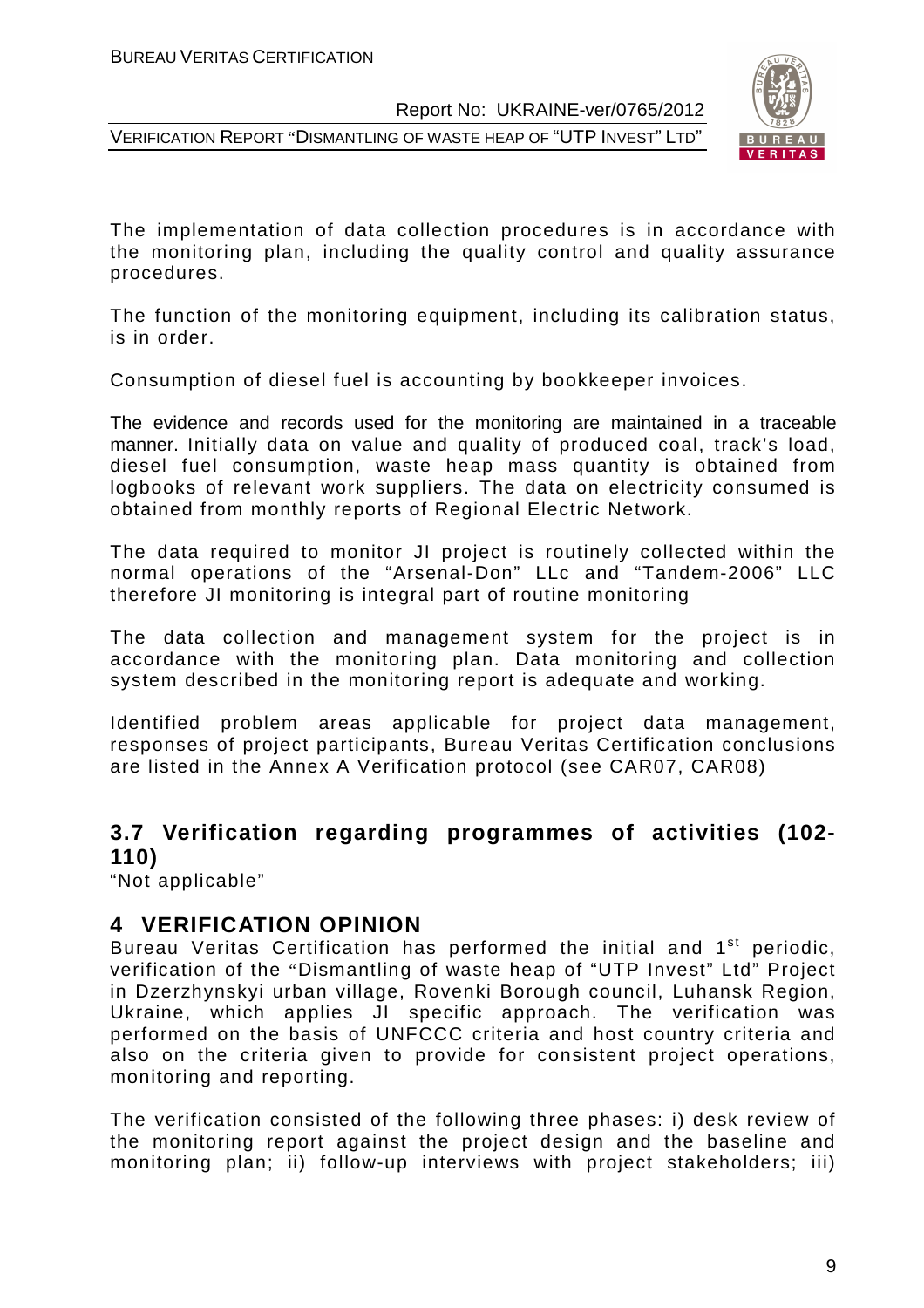VERIFICATION REPORT "DISMANTLING OF WASTE HEAP OF "UTP INVEST" LTD"



resolution of outstanding issues and the issuance of the final verification report and opinion.

The management of SIA "Vidzeme Eko" responsible for the preparation of the GHG emissions data and the reported GHG emissions reductions of the project on the basis set out within the project Monitoring and Verification Plan indicated in the final PDD version 2.0. The development and maintenance of records and reporting procedures in accordance with that plan, including the calculation and determination of GHG emission reductions from the project, is the responsibility of the management of the project.

Bureau Veritas Certification verified the Project Monitoring Report version 2.0 for the reporting period as indicated below. Bureau Veritas Certification confirms that the project is implemented as planned and described in approved project design documents. Installed equipment being essential for generating emission reduction runs reliably and is calibrated appropriately. The monitoring system is in place and the project is generating GHG emission reductions.

Bureau Veritas Certification can confirm that the GHG emission reduction is accurately calculated and is free of material errors, omissions, or misstatements. Our opinion relates to the project's GHG emissions and resulting GHG emissions reductions reported and related to the approved project baseline and monitoring, and its associated documents. Based on the information we have seen and evaluated, we confirm, with a reasonable level of assurance, the following statement:

|  |  | Reporting period: From 05/05/2008 to 31/08/2012 |
|--|--|-------------------------------------------------|
|  |  |                                                 |

| <b>Baseline emissions</b><br>Project emissions<br>Leakages<br><b>Emission Reductions</b>                                  | : 1959560<br>:40286<br>$: -563436$<br>: 2482710 | tonnes of CO <sub>2</sub> equivalent.<br>tonnes of CO <sub>2</sub> equivalent.<br>tonnes of CO <sub>2</sub> equivalent.<br>tonnes of CO <sub>2</sub> equivalent. |
|---------------------------------------------------------------------------------------------------------------------------|-------------------------------------------------|------------------------------------------------------------------------------------------------------------------------------------------------------------------|
| From 05/05/2008 to 31/12/2008<br><b>Baseline emissions</b><br>Project emissions<br>Leakages<br><b>Emission Reductions</b> | : 279481<br>:6250<br>$: -80723$<br>: 353954     | tonnes of CO2 equivalent.<br>tonnes of CO2 equivalent.<br>tonnes of CO2 equivalent.<br>tonnes of CO2 equivalent.                                                 |
| From 01/01/2009 to 31/12/2009<br><b>Baseline emissions</b><br>Project emissions<br>Leakages<br><b>Emission Reductions</b> | :452646<br>:8810<br>$: -130163$<br>: 573999     | tonnes of CO2 equivalent.<br>tonnes of CO2 equivalent.<br>tonnes of CO2 equivalent.<br>tonnes of CO2 equivalent.                                                 |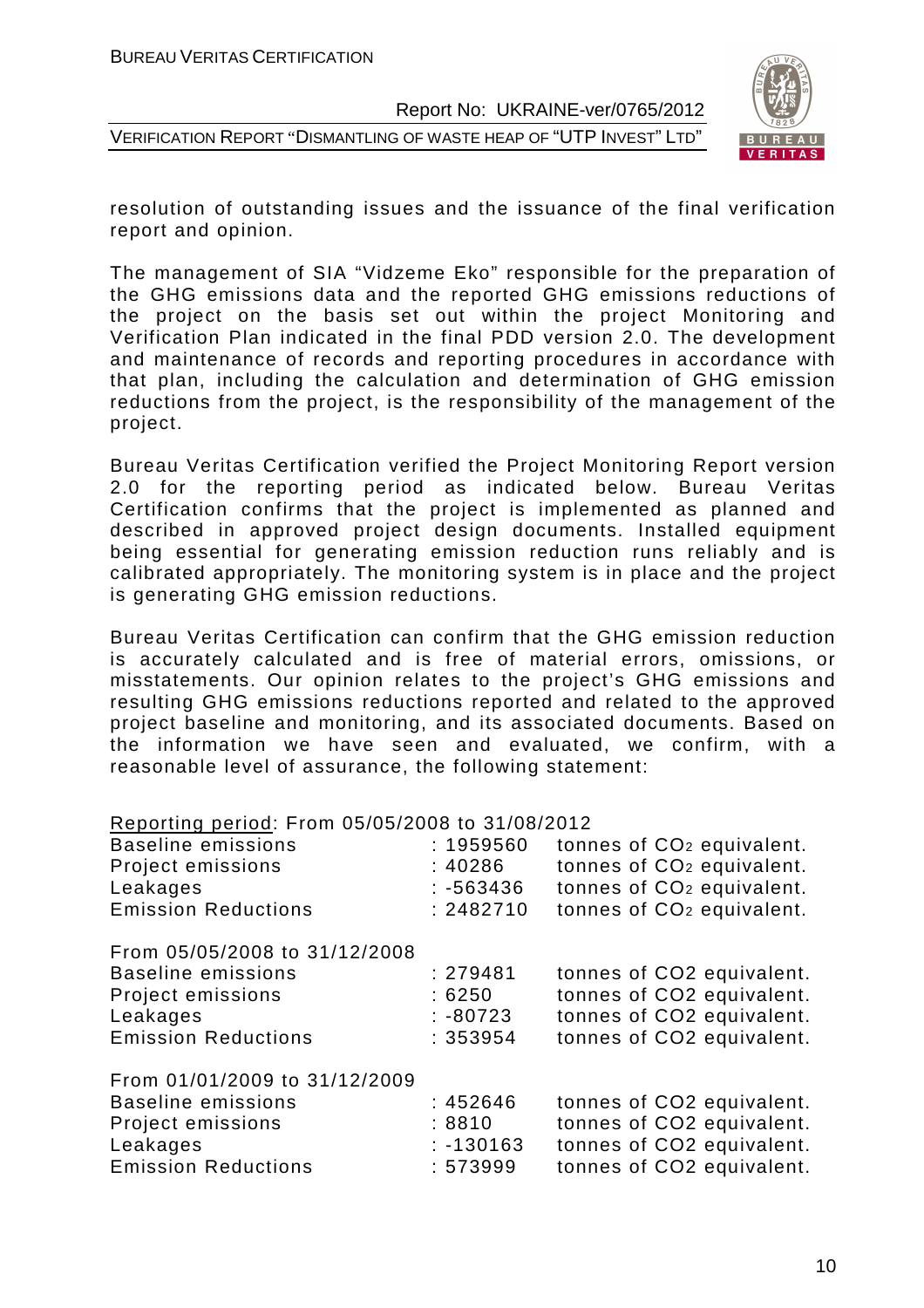| U<br>Èz<br>υ.<br>S<br>828 |
|---------------------------|
| Е.<br>Δ<br>R<br>P,<br>U,  |
| R<br>ς<br>F.<br>œ         |

VERIFICATION REPORT "DISMANTLING OF WASTE HEAP OF "UTP INVEST" LTD"

| From 01/01/2010 to 31/12/2010 |             |                           |
|-------------------------------|-------------|---------------------------|
| <b>Baseline emissions</b>     | : 444971    | tonnes of CO2 equivalent. |
| Project emissions             | :8875       | tonnes of CO2 equivalent. |
| Leakages                      | $: -129673$ | tonnes of CO2 equivalent. |
| <b>Emission Reductions</b>    | : 565769    | tonnes of CO2 equivalent. |
| From 01/01/2011 to 31/12/2011 |             |                           |
| <b>Baseline emissions</b>     | : 438295    | tonnes of CO2 equivalent. |
| Project emissions             | :9040       | tonnes of CO2 equivalent. |
| Leakages                      | $: -124844$ | tonnes of CO2 equivalent. |
| <b>Emission Reductions</b>    | : 554099    | tonnes of CO2 equivalent. |
| From 01/01/2012 to 31/08/2012 |             |                           |
| <b>Baseline emissions</b>     | : 344167    | tonnes of CO2 equivalent. |
| Project emissions             | :7311       | tonnes of CO2 equivalent. |
| Leakages                      | $: -98033$  | tonnes of CO2 equivalent. |
| <b>Emission Reductions</b>    | : 434889    | tonnes of CO2 equivalent. |
|                               |             |                           |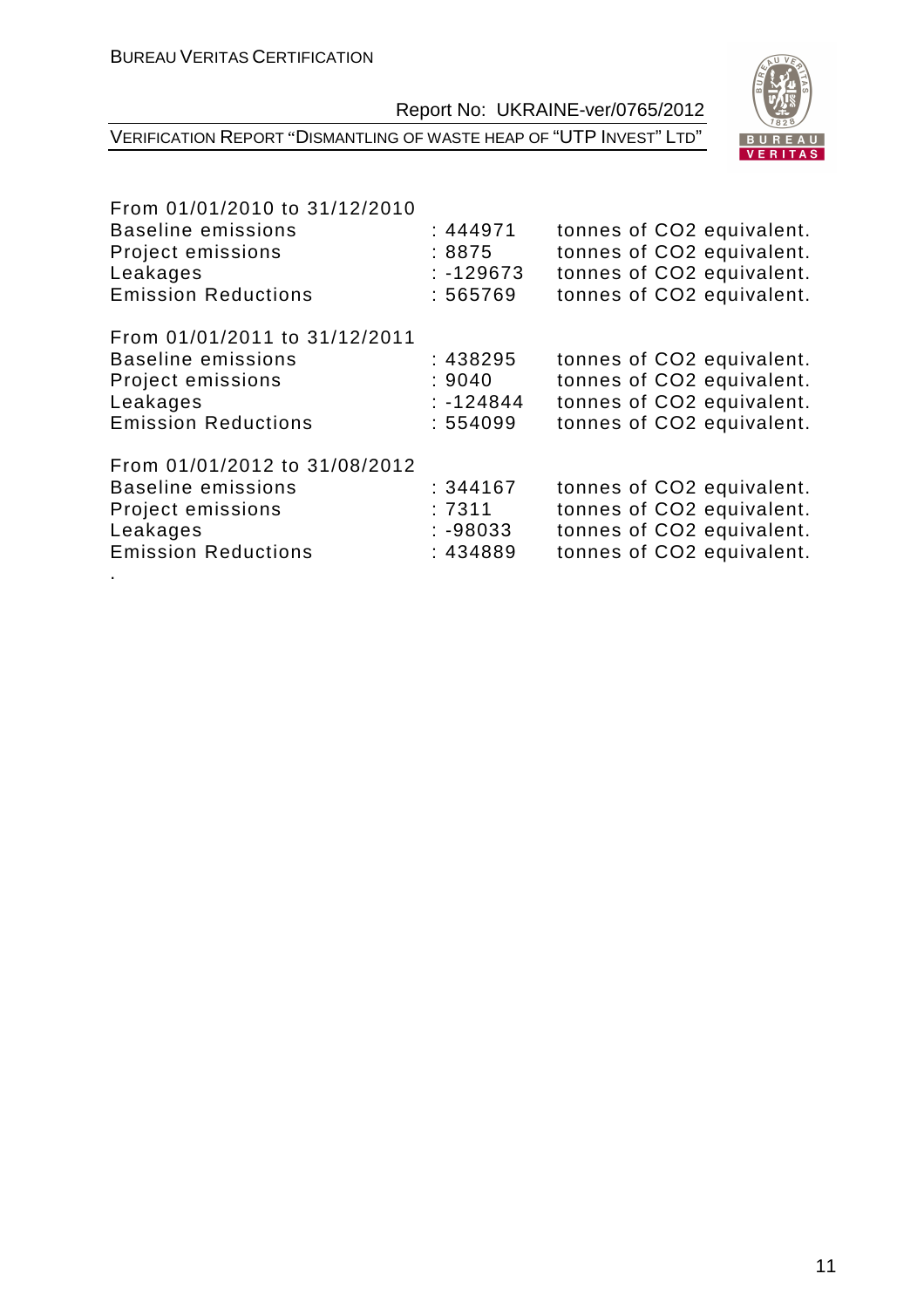VERIFICATION REPORT "DISMANTLING OF WASTE HEAP OF "UTP INVEST" LTD"



#### **5 REFERENCES**

#### **Category 1 Documents:**

Documents provided by SIA "Vidzeme Eko" that relate directly to the GHG components of the project.

- /1/ Monitoring Report ""Dismantling of waste heap of "UTP Invest" Ltd"" version 1.0 dated 12/10/2012
- /2/ Monitoring Report ""Dismantling of waste heap of "UTP Invest" Ltd"" version 2.0 dated 24/10/2012
- /3/ ERUs calculation Excel-file "Calculation Rovenky.xls"
- /4/ Letter of Approval #2925/23/7 dated 05/10/2012 issued by State Environment Investment Agency of Ukraine
- /5/ Letter of Approval 12.2-02/13629 dated 12/10/2012 issued by Ministry of Environment protection and regional development of Republic Latvia

#### **Category 2 Documents:**

Background documents related to the design and/or methodologies employed in the design or other reference documents.

- /1/ Delivery Agreement of industrial products # 14/04-08 from 14/04/2008 between "Arsenal-Don" Ltd and "The Prom" Ltd
- /2/ Delivery Agreement of industrial products # 12/04-08 from 12/04/2008 between "Arsenal-Don" Ltd and "Invest- Program" Ltd
- /3/ Subcontract of works #17/04 from 17/04/08 between "Ukrprombud 2007" Ltd and "Arsenal-Don" Ltd
- /4/ Agreement of work completion # 15/04 from 15/04/08 between "Arsenal-Don" Ltd and "Tandem" Ltd
- /5/ Contract on work completion # 15/04 from 14/04/08 between "Arsenal-Don" Ltd (Customer) and "Tandem" Ltd(Performer)
- /6/ Agreement of waste heap dismantling# 15/04/01 from 15/04/08 between "Arsenal-Don" Ltd (Customer) and "Tandem" Ltd (Performer)
- /7/ Agreement of work completion # 15/04/02 from 15/04/08 between "Tandem" Ltd and "Arsenal-Don" Ltd
- /8/ Certificate of weighing completion for 2008-2012
- /9/ Delivery and acceptance certificate of work completion and costs calculations of works for completion certificate
- /10/ Sale invoices for 2008-2012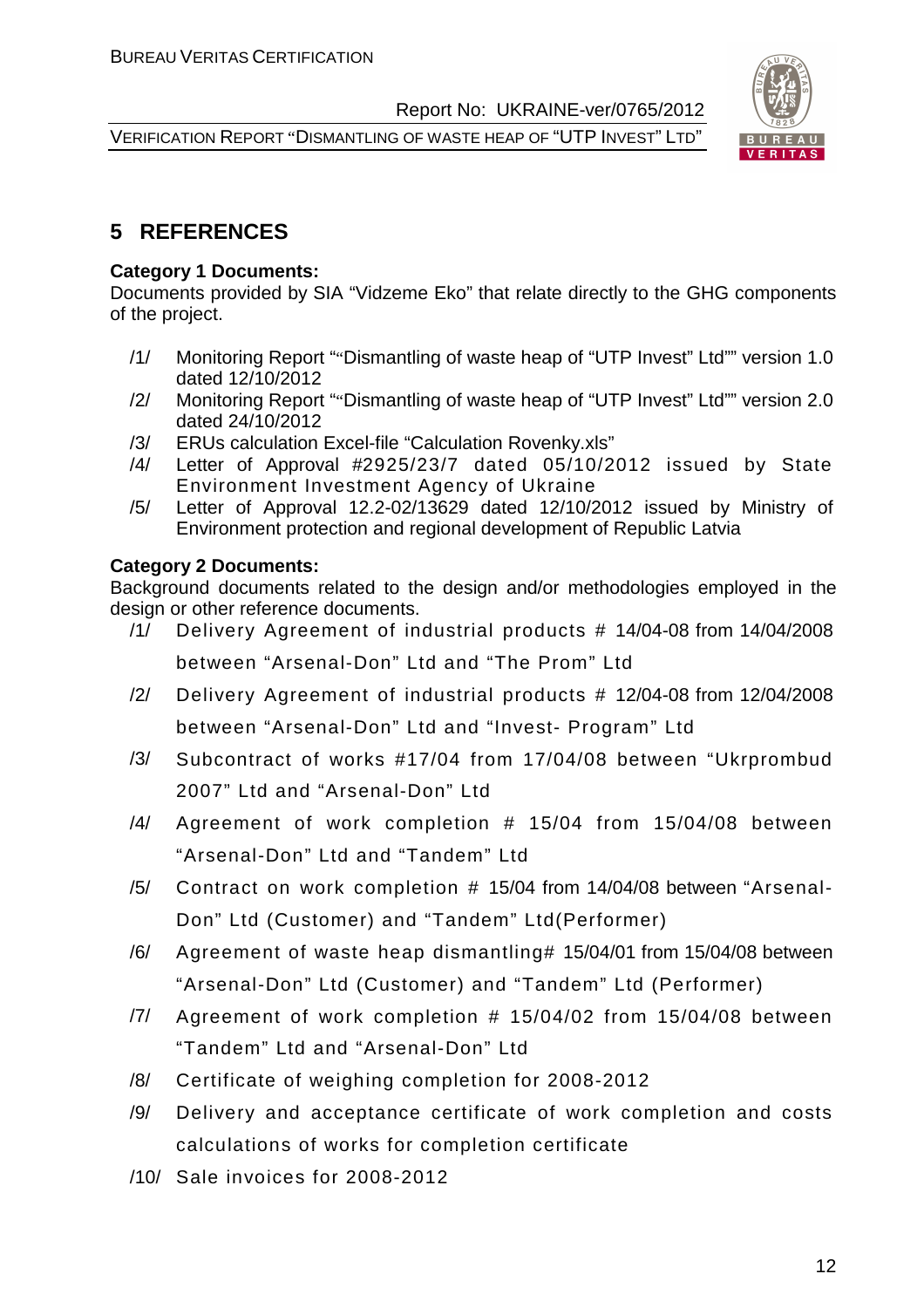VERIFICATION REPORT "DISMANTLING OF WASTE HEAP OF "UTP INVEST" LTD"



- /11/ Certificate of coal quality 2009-2012.
- /12/ Attestation certificate of "Tandem 2006" Ltd.
- /13/ Verification certificate of working measuring electronic scales ANG 200C, valid till 25/07/08.
- /14/ Verification certificate of working measuring electronic scales ANG 200C, valid till 25/08/09.
- /15/ Verification certificate of working measuring electronic scales ANG 200C, valid till 10/09/10.
- /16/ Verification certificate of working measuring electronic scales ANG 200C, valid till 27/10/11.
- /17/ Verification certificate of working measuring electronic scales ANG 200C, valid till 27/12/12.
- /18/ Passport and certificates of electronic scales ANG 200C
- /19/ Diary of IO and SIEVES for coal chemical laboratory "TANDEM" Ltd.
- /20/ Passport and certificates of vibratory mill 75T-DRM.
- /21/ Passport and certificates of laboratory furnace SNOL 7,2/1100.
- /22/ Passport and certificates of laboratory sieve.
- /23/ Passport and certificates of drying box SNOL 58/350.
- /24/ Passport and certificates of drying box SNOL 100/350.

#### **Persons interviewed:**

List persons interviewed during the verification or persons that contributed with other information that are not included in the documents listed above.

- /1/ Viktoriya Volodymirivna Malyukina Head of Laboratory, "Tandem 2006"
- /2/ Mykola Sergiyovych Kondratyuk Manager of TCD, "Arsenal Don" Ltd.
- /3/ Sergiy Petrovych Zhurba Manager of the industrial site, "Arsenal Don" Ltd.
- /4/ Maksym Viktorovych Oleynyk power engineering specialist, "UTP INVEST" Ltd.
- /5/ Zinchenko Tatiana Mykolaivna Chief Accountant, "UTP INVEST" Ltd.
- /6/ Yuriy Vyacheslavovych Pyankov Director, "UTP INVEST" Ltd.
- /7/ Gints Klavinsh project developer, SIA "Vidzeme Eko"
- /8/ Sergiy Petrovych Tymofeev SIA "Vidzeme Eko" JI Consultant
- /9/ Yuri Mykhailovych Stah SIA "Vidzeme Eko" JI Consultant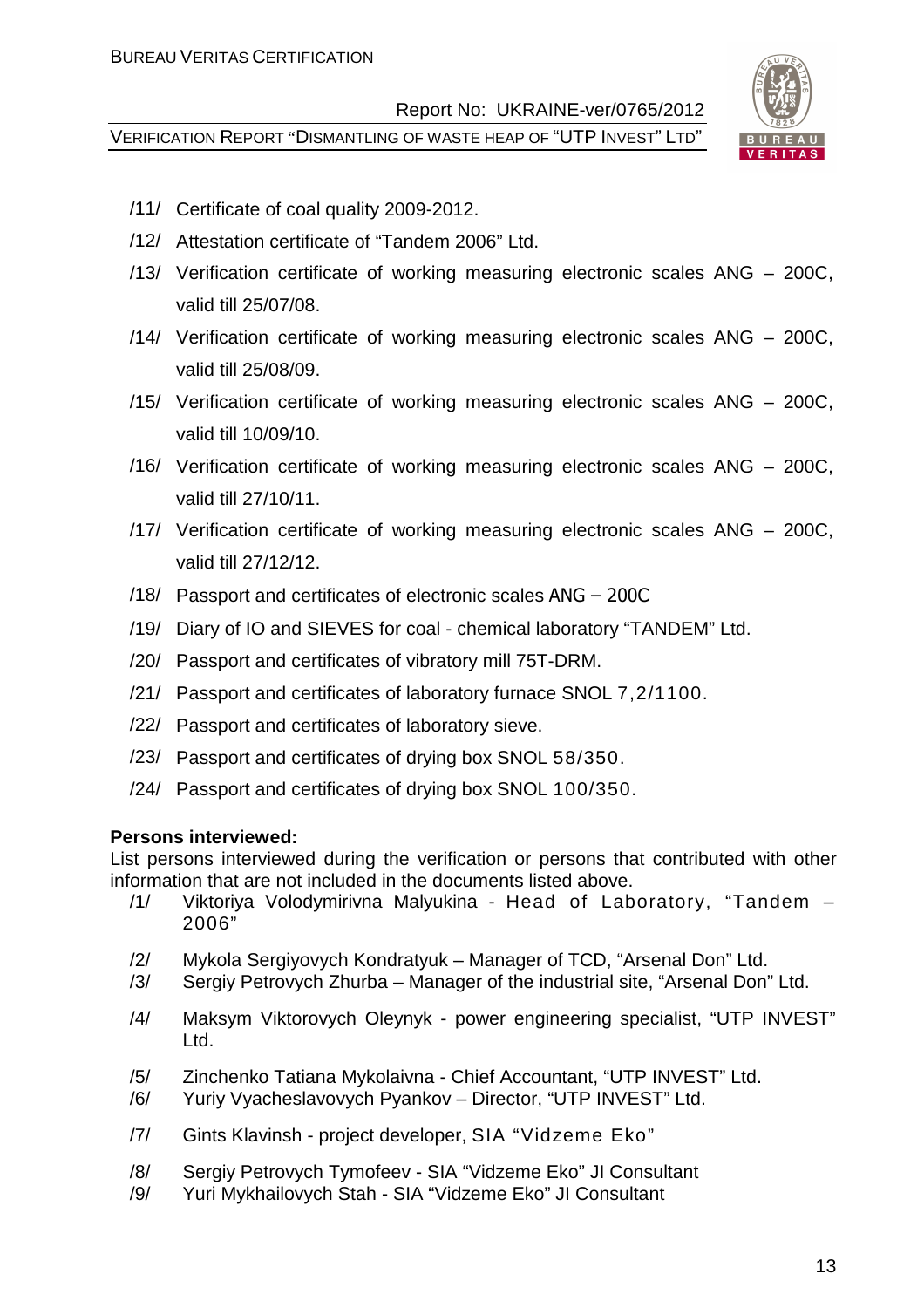

VERIFICATION REPORT "DISMANTLING OF WASTE HEAP OF "UTP <sup>I</sup>NVEST" <sup>L</sup>TD"

APPENDIX A: VERIFICATION PROTOCOL **VERIFICATION PROTOCOL** 

#### **Check list for verification, according to the JOINT IMPLEMENTATION DETERMINATION AND VERIFICATION MANUAL (Version 01)**

| <b>DVM</b>     | <b>Check Item</b>                                                                                                                                                                                                                                                                   | <b>Initial finding</b>                                                                                                                                                                                                                                                                                                                                                                                                    | <b>Draft</b>                                 | <b>Final</b>     |
|----------------|-------------------------------------------------------------------------------------------------------------------------------------------------------------------------------------------------------------------------------------------------------------------------------------|---------------------------------------------------------------------------------------------------------------------------------------------------------------------------------------------------------------------------------------------------------------------------------------------------------------------------------------------------------------------------------------------------------------------------|----------------------------------------------|------------------|
| <b>Paragra</b> |                                                                                                                                                                                                                                                                                     |                                                                                                                                                                                                                                                                                                                                                                                                                           | <b>Conclusio</b>                             | <b>Conclusio</b> |
| ph             |                                                                                                                                                                                                                                                                                     |                                                                                                                                                                                                                                                                                                                                                                                                                           | $\mathsf{n}$                                 | $\mathsf{n}$     |
|                | <b>Project approvals by Parties involved</b>                                                                                                                                                                                                                                        |                                                                                                                                                                                                                                                                                                                                                                                                                           |                                              |                  |
| 90             | Has the DFPs of at least one Party<br>involved, other than the host Party,<br>issued a written project approval when  <br>submitting the first verification report to<br>the secretariat for publication in<br>accordance with paragraph 38 of the JI<br>guidelines, at the latest? | The project was approved by both Parties<br>involved. Letter of Approval #2925/23/7 dated<br>05/10/2012 has been issued by State Environment<br>Investment Agency. Letter of Approval #12.2-<br>02/13629 has been issued 12.10.2012 by<br>Respublic Latvia                                                                                                                                                                | OK.                                          | <b>OK</b>        |
| 91             | Are all the written project approvals by<br>Parties involved unconditional?                                                                                                                                                                                                         | The written project approvals are unconditional                                                                                                                                                                                                                                                                                                                                                                           | OK                                           | <b>OK</b>        |
|                | <b>Project implementation</b>                                                                                                                                                                                                                                                       |                                                                                                                                                                                                                                                                                                                                                                                                                           |                                              |                  |
| 92             | Has the project been implemented in<br>accordance with the PDD regarding<br>which the determination has been<br>deemed final and is so listed on the<br><b>UNFCCC JI website?</b>                                                                                                   | <b>CAR01</b><br>Please provide reference on PDD published at<br><b>UNFCCC</b> website<br>CAR02<br>The MR indicates in the section A.7 table 1 that<br>values of ERUs obtained in 2012 year is differ than<br>indicated in the PDD by difference in monitoring<br>period duration. This is not fully reasonably,<br>because values in PDD for 2012 year are obtained<br>on the basis of ex-post estimations and data for 8 | CAR01<br>CAR <sub>02</sub><br>CAR03<br>CAR04 |                  |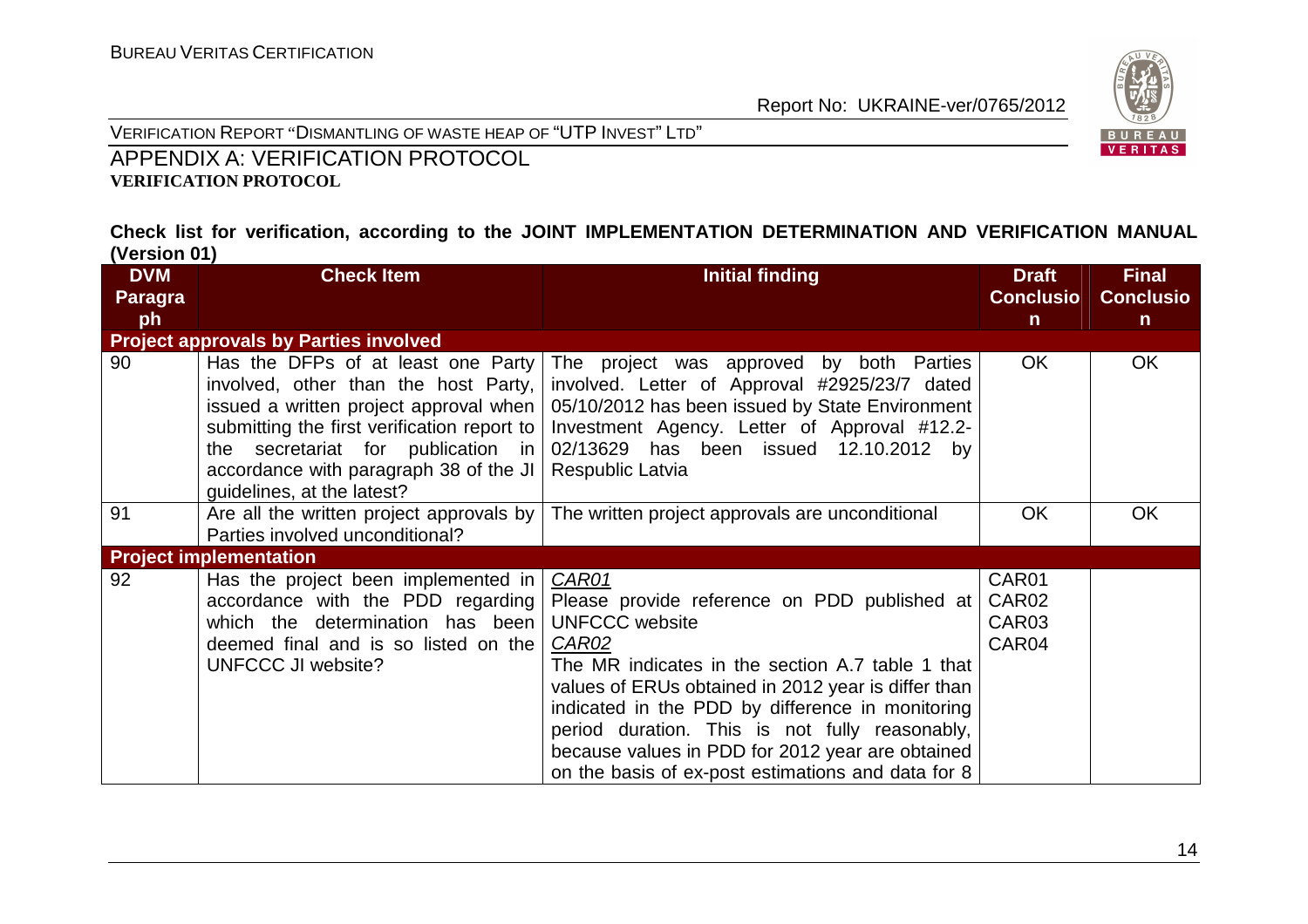

|                                    | VERIFICATION REPORT "DISMANTLING OF WASTE HEAP OF "UTP INVEST" LTD"                                                                                                                                                                                                                               |                                                                                                                                                                                                                                                                                                                                                                                 |                                                  | $\sqrt{1828}$<br>BUREAU                          |
|------------------------------------|---------------------------------------------------------------------------------------------------------------------------------------------------------------------------------------------------------------------------------------------------------------------------------------------------|---------------------------------------------------------------------------------------------------------------------------------------------------------------------------------------------------------------------------------------------------------------------------------------------------------------------------------------------------------------------------------|--------------------------------------------------|--------------------------------------------------|
| <b>DVM</b><br><b>Paragra</b><br>ph | <b>Check Item</b>                                                                                                                                                                                                                                                                                 | <b>Initial finding</b>                                                                                                                                                                                                                                                                                                                                                          | <b>Draft</b><br><b>Conclusio</b><br>$\mathsf{n}$ | <b>Final</b><br><b>Conclusio</b><br>$\mathsf{n}$ |
|                                    |                                                                                                                                                                                                                                                                                                   | months of 2012 is<br>factual. Please<br>provide<br>adequate explanation<br>CAR03<br>Please add in the MR description of implemented<br>project measures and note if any additional<br>equipment was installed during the monitoring<br>period<br>CAR04<br>Please add more detailed information on roles and<br>responsibilities of the third parties involved in the<br>project |                                                  |                                                  |
| 93                                 | What is the status of operation of the<br>project during the monitoring period?                                                                                                                                                                                                                   | The project is in operation during the monitoring<br>period                                                                                                                                                                                                                                                                                                                     | <b>OK</b>                                        | <b>OK</b>                                        |
|                                    | <b>Compliance with monitoring plan</b>                                                                                                                                                                                                                                                            |                                                                                                                                                                                                                                                                                                                                                                                 |                                                  |                                                  |
| 94                                 | Did the monitoring occur in accordance<br>with the monitoring plan included in the<br>PDD regarding which the determination<br>has been deemed final and is so listed<br>on the UNFCCC JI website?                                                                                                | The monitoring was provided in accordance with<br>the monitoring plan included in the PDD which is<br>published at UNFCCC website and<br>which<br>determination has been deemed final                                                                                                                                                                                           | OK.                                              | <b>OK</b>                                        |
| 95(a)                              | For calculating the emission reductions<br>or enhancements of net removals, were<br>key factors, e.g. those listed in 23 (b)<br>(i)-(vii) above, influencing the baseline<br>emissions or net removals and the<br>activity level of the project and the<br>emissions or removals as well as risks | Key factors listed in the section 23 (b) (i)-(vii) of<br>DVM influencing the baseline emissions and the<br>activity level of the project, as well as the risks<br>associated with the project are taken into account                                                                                                                                                            | <b>OK</b>                                        | <b>OK</b>                                        |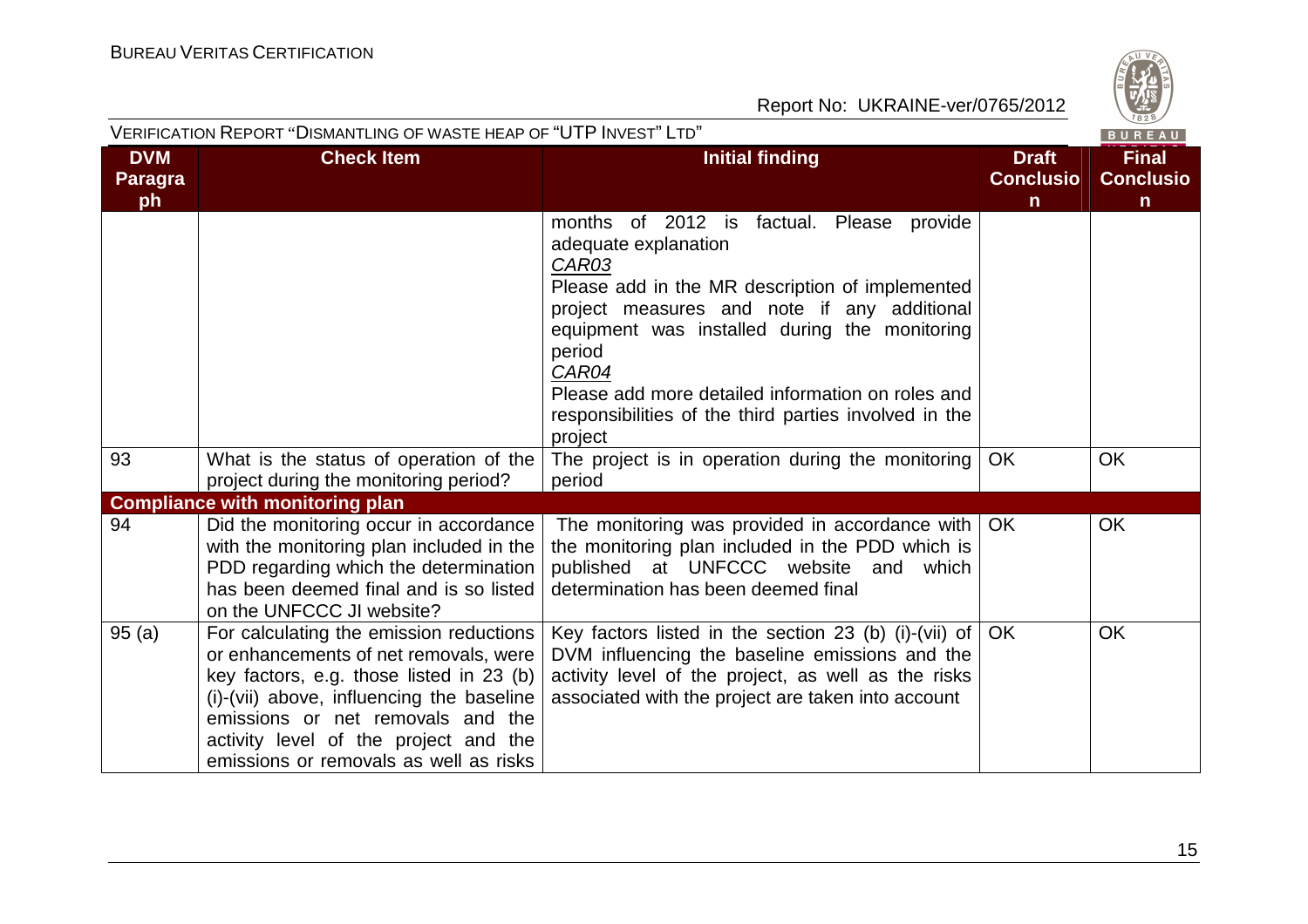

| VERIFICATION REPORT ''DISMANTLING OF WASTE HEAP OF ''UTP INVEST'' LTD''<br>BUREAU |                                                                                                                                                                                                                                                                                              |                                                                                                                                                                                                                     |                                                  |                                                  |
|-----------------------------------------------------------------------------------|----------------------------------------------------------------------------------------------------------------------------------------------------------------------------------------------------------------------------------------------------------------------------------------------|---------------------------------------------------------------------------------------------------------------------------------------------------------------------------------------------------------------------|--------------------------------------------------|--------------------------------------------------|
| <b>DVM</b><br><b>Paragra</b><br>ph                                                | <b>Check Item</b>                                                                                                                                                                                                                                                                            | <b>Initial finding</b>                                                                                                                                                                                              | <b>Draft</b><br><b>Conclusio</b><br>$\mathsf{n}$ | <b>Final</b><br><b>Conclusio</b><br>$\mathsf{n}$ |
|                                                                                   | associated with the project taken into<br>account, as appropriate?                                                                                                                                                                                                                           |                                                                                                                                                                                                                     |                                                  |                                                  |
| 95 (b)                                                                            | Are data sources used for calculating<br>emission reductions or enhancements<br>of net removals clearly identified,<br>reliable and transparent?                                                                                                                                             | The data sources used for calculating the emission<br>reduction are clearly identified, reliable and<br>transparent.                                                                                                | <b>OK</b>                                        | <b>OK</b>                                        |
| 95 (c)                                                                            | Are emission factors, including default<br>emission factors, if used for calculating<br>emission<br>reductions<br>the<br>or<br>of net<br>enhancements<br>removals,<br>selected<br>by<br>carefully<br>balancing<br>accuracy and reasonableness, and<br>appropriately justified of the choice? | The emission factors used for emission reduction<br>calculations are used in line with National GHG<br>Inventory Report for 1990-2010 years, approved<br>by SEIA                                                    | <b>OK</b>                                        | <b>OK</b>                                        |
| 95 (d)                                                                            | the<br>calculation<br>0f<br>emission<br>Is.<br>reductions or enhancements of net<br>removals<br>based<br>conservative<br>on<br>assumptions and the most plausible<br>scenarios in a transparent manner?                                                                                      | The calculation of emission reductions are based<br>on conservative assumptions and the most<br>plausible future scenarios<br><b>CAR05</b><br>Please correct designation of units in the section<br>B.2.1 and B.2.3 | CAR05                                            |                                                  |
|                                                                                   | Applicable to JI SSC projects only_Not applicable                                                                                                                                                                                                                                            |                                                                                                                                                                                                                     |                                                  |                                                  |
|                                                                                   | Applicable to bundled JI SSC projects only_Not applicable                                                                                                                                                                                                                                    |                                                                                                                                                                                                                     |                                                  |                                                  |
|                                                                                   | <b>Revision of monitoring plan</b>                                                                                                                                                                                                                                                           |                                                                                                                                                                                                                     |                                                  |                                                  |
|                                                                                   | Applicable only if monitoring plan is revised by project participant                                                                                                                                                                                                                         |                                                                                                                                                                                                                     |                                                  |                                                  |
| 99 (a)                                                                            | Did the project participants provide an the project participants doesn't<br>appropriate<br>justification<br>for<br>proposed revision?                                                                                                                                                        | revise<br>the<br>the $\vert$ monitoring plan                                                                                                                                                                        | OK                                               | <b>OK</b>                                        |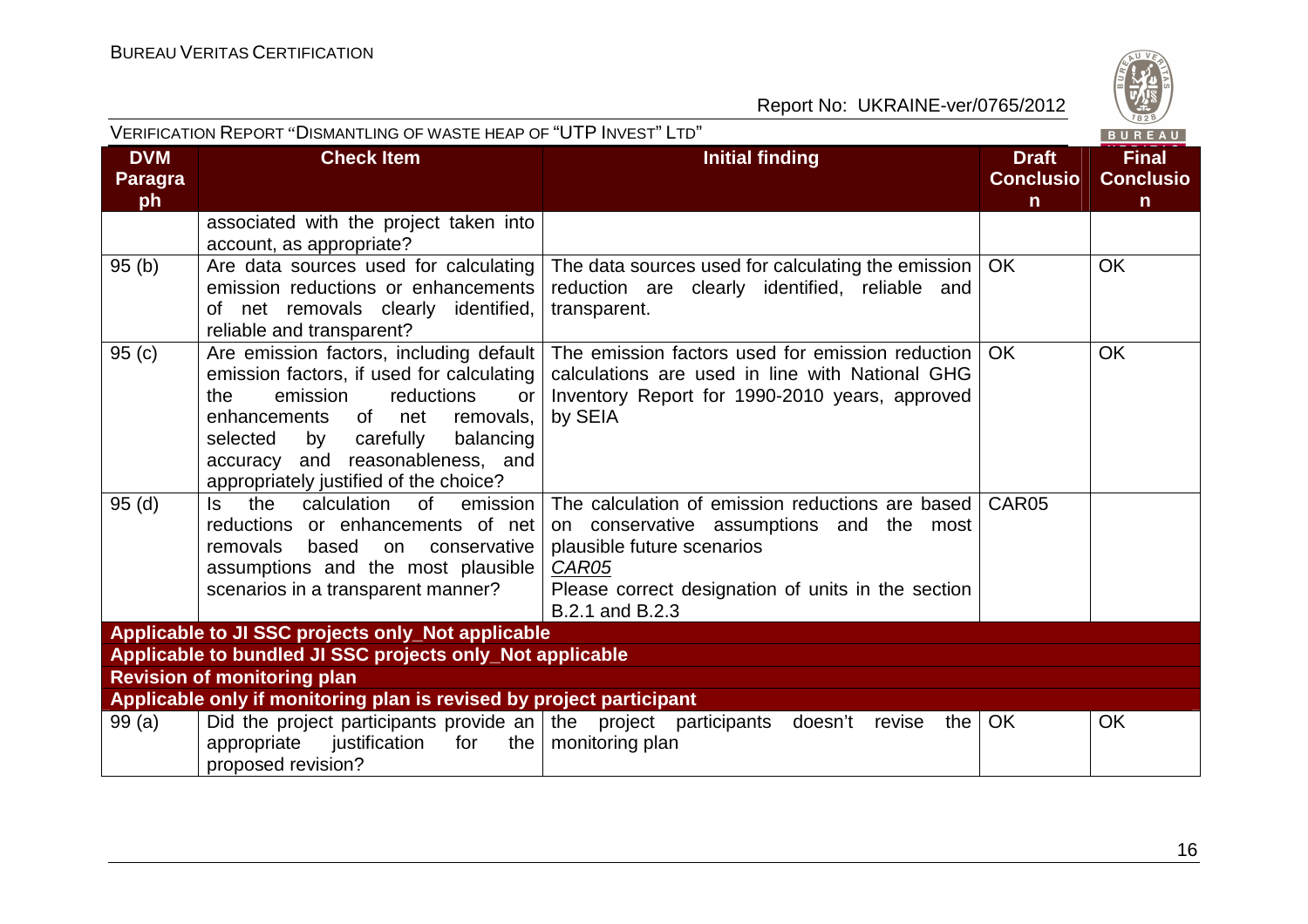

|                                                                                                     | VERIFICATION REPORT "DISMANTLING OF WASTE HEAP OF "UTP INVEST" LTD"<br>BUREAU                                                                                                                                                                                                                |                                                                                                                                                        |                                                  |                                                  |  |  |
|-----------------------------------------------------------------------------------------------------|----------------------------------------------------------------------------------------------------------------------------------------------------------------------------------------------------------------------------------------------------------------------------------------------|--------------------------------------------------------------------------------------------------------------------------------------------------------|--------------------------------------------------|--------------------------------------------------|--|--|
| <b>DVM</b><br><b>Paragra</b><br>ph                                                                  | <b>Check Item</b>                                                                                                                                                                                                                                                                            | <b>Initial finding</b>                                                                                                                                 | <b>Draft</b><br><b>Conclusio</b><br>$\mathsf{n}$ | <b>Final</b><br><b>Conclusio</b><br>$\mathsf{n}$ |  |  |
| 99(b)                                                                                               | Does the proposed revision improve<br>the accuracy and/or applicability of<br>information collected compared to the<br>original<br>monitoring<br>plan<br>without<br>changing conformity with the relevant<br>regulations<br>rules<br>for<br>the<br>and<br>establishment of monitoring plans? | Not applicable                                                                                                                                         | OK                                               | OK                                               |  |  |
| Data management                                                                                     |                                                                                                                                                                                                                                                                                              |                                                                                                                                                        |                                                  |                                                  |  |  |
| 101(a)                                                                                              | Is the implementation of data collection<br>procedures in accordance with the<br>monitoring plan, including the quality<br>control<br>and<br>quality<br>assurance<br>procedures?                                                                                                             | The implementation of data collection procedures<br>is in line with the monitoring plan, including quality<br>control and quality assurance procedures | OK                                               | <b>OK</b>                                        |  |  |
| 101(b)                                                                                              | Is the function of the monitoring<br>calibration<br>equipment, including<br>its<br>status, in order?                                                                                                                                                                                         | CAR06<br>Please provide full list of project measuring<br>equipment with data on calibrations<br>and<br>replacement of measuring devices               | CAR06                                            |                                                  |  |  |
| 101(c)                                                                                              | Are the evidence and records used for<br>monitoring<br>maintained<br>the<br>in a<br>traceable manner?                                                                                                                                                                                        | The evidences and records used for the<br>monitoring are maintained in a traceable manner                                                              | OK                                               | OK                                               |  |  |
| $101$ (d)                                                                                           | Is the data collection and management<br>system for the project in accordance<br>with the monitoring plan?                                                                                                                                                                                   | CAR07<br>Please note in the MR reference on order<br>describing data keeping and archiving procedures                                                  | CAR07                                            |                                                  |  |  |
| Verification regarding programmes of activities (additional elements for assessment)_Not applicable |                                                                                                                                                                                                                                                                                              |                                                                                                                                                        |                                                  |                                                  |  |  |
|                                                                                                     | Applicable to sample-based approach only_Not applicable                                                                                                                                                                                                                                      |                                                                                                                                                        |                                                  |                                                  |  |  |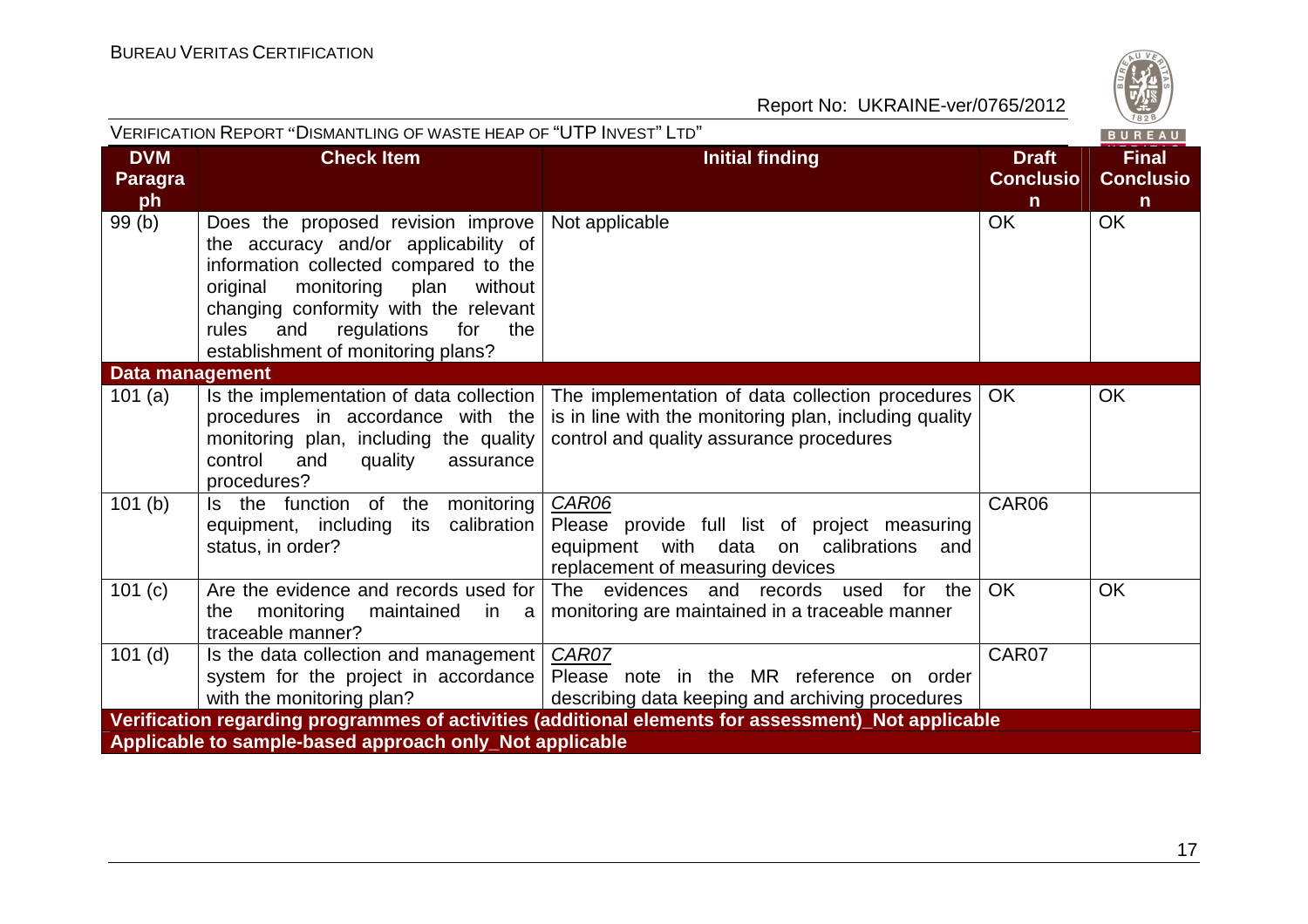

### VERIFICATION REPORT "DISMANTLING OF WASTE HEAP OF "UTP <sup>I</sup>NVEST" <sup>L</sup>TD"

#### **Table 2 Resolution of Corrective Action and Clarification Requests**

| Draft report clarification and corrective<br>action requests by verification team                                                                                                                                                                                                                                                                                                                     | Ref. to<br>checklis<br>questio<br>n in<br>table 1 | Summary of project<br>response                                                                                                                                                                                                                                                                                                                                                                      | participant   Verification team conclusion |
|-------------------------------------------------------------------------------------------------------------------------------------------------------------------------------------------------------------------------------------------------------------------------------------------------------------------------------------------------------------------------------------------------------|---------------------------------------------------|-----------------------------------------------------------------------------------------------------------------------------------------------------------------------------------------------------------------------------------------------------------------------------------------------------------------------------------------------------------------------------------------------------|--------------------------------------------|
| CAR01<br>Please provide reference on PDD published<br>at UNFCCC website                                                                                                                                                                                                                                                                                                                               | 92                                                | Provided, Section A.7: reference on<br>PDD published at UNFCCC website :<br>http://ji.unfccc.int/JIITLProject/DB/EHY<br>9OOIL0O5Q57OU01M1TFR5ZFOQ9<br><b>M</b> /details                                                                                                                                                                                                                             | The issue is closed                        |
| CAR02<br>The MR indicates in the section A.7 table 1<br>that values of ERUs obtained in 2012 year is<br>differ than indicated in the PDD by difference<br>in monitoring period duration. This is not fully<br>reasonably, because values in PDD for 2012<br>year are obtained on the basis of ex-post<br>estimations and data for 8 months of 2012 is<br>factual. Please provide adequate explanation | 92                                                | Project participants during the first 8<br>months in 2012 used actual data for<br>calculations, and for the last 4 months<br>predictable. Therefore, in the<br>monitoring report, which covers 8<br>months in 2012, the<br>difference<br>values<br>emission<br>between<br>0f<br>reductions from the data in the PDD<br>consists only of predictable reductions<br>during the last 4 months in 2012. | The issue is closed                        |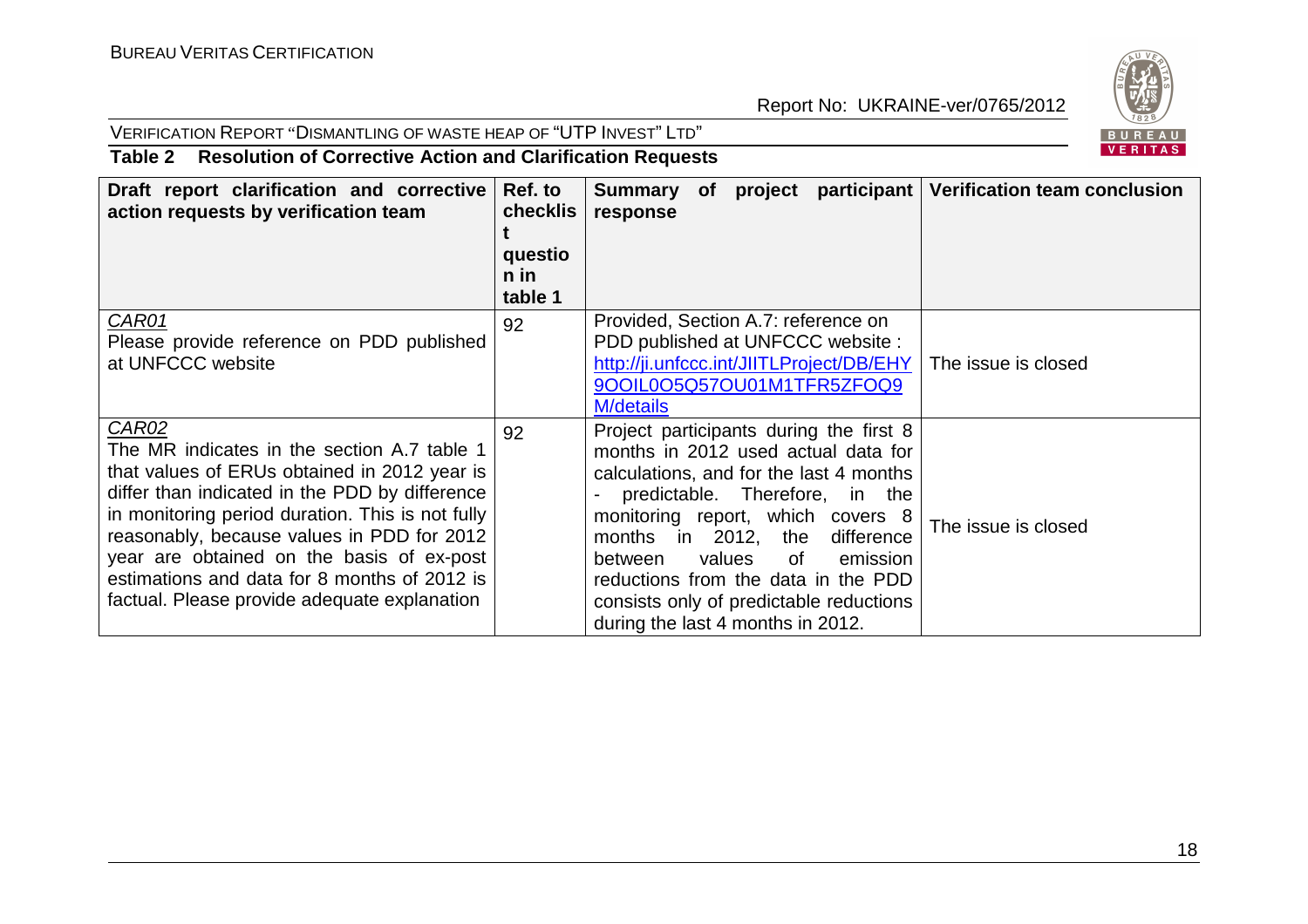

| VERIFICATION REPORT "DISMANTLING OF WASTE HEAP OF "UTP INVEST" LTD"<br>BUREAU                                                                                                |       |                                                                                                                                                                                                                                                                                                                                                                                                                                                                            |                                       |  |  |
|------------------------------------------------------------------------------------------------------------------------------------------------------------------------------|-------|----------------------------------------------------------------------------------------------------------------------------------------------------------------------------------------------------------------------------------------------------------------------------------------------------------------------------------------------------------------------------------------------------------------------------------------------------------------------------|---------------------------------------|--|--|
| <b>CAR03</b><br>Please add in the MR description<br>0f<br>implemented project measures and note if<br>any additional equipment was installed during<br>the monitoring period | 92    | $B.1$ :<br>For<br>the<br>Added,<br>Section<br>measurement in the project<br>the<br>equipment is used, listed in Table 2,<br>Section B.1.2.<br>Project equipment used for the rock<br>mass sorting has not been replaced<br>during the monitoring period and<br>additional equipment has not been<br>installed.                                                                                                                                                             | <b>VERITAS</b><br>The issue is closed |  |  |
| CAR04<br>Please add more detailed information on<br>roles and responsibilities of the third parties<br>involved in the project                                               | 92    | Noted, Section B.1.4: Centers of<br>metrology and standardization:<br>SC "Luhanskstandartmetrologiya"<br>Contractors of waste heap<br>dismantling:<br>"Arsenal-Don" Ltd<br>Contractors of coal benefication,<br>conducting the chemical analysis and<br>the landlord of weighing:<br>Benefication plant "Tandem 2006" Ltd.<br><b>Expert reports</b><br>Scientific Research Institute of Mine-<br>Rescue and Fire Safety "Respirator"<br>Licenced designer, PSPE"Ekosfera". | The issue is closed                   |  |  |
| CAR05<br>Please correct designation of units in the<br>section B.2.1 and B.2.3                                                                                               | 95(d) | Corrected, Section B.2.1: Designation<br>of units: tCO <sub>2</sub> /MWh                                                                                                                                                                                                                                                                                                                                                                                                   | The issue is closed                   |  |  |